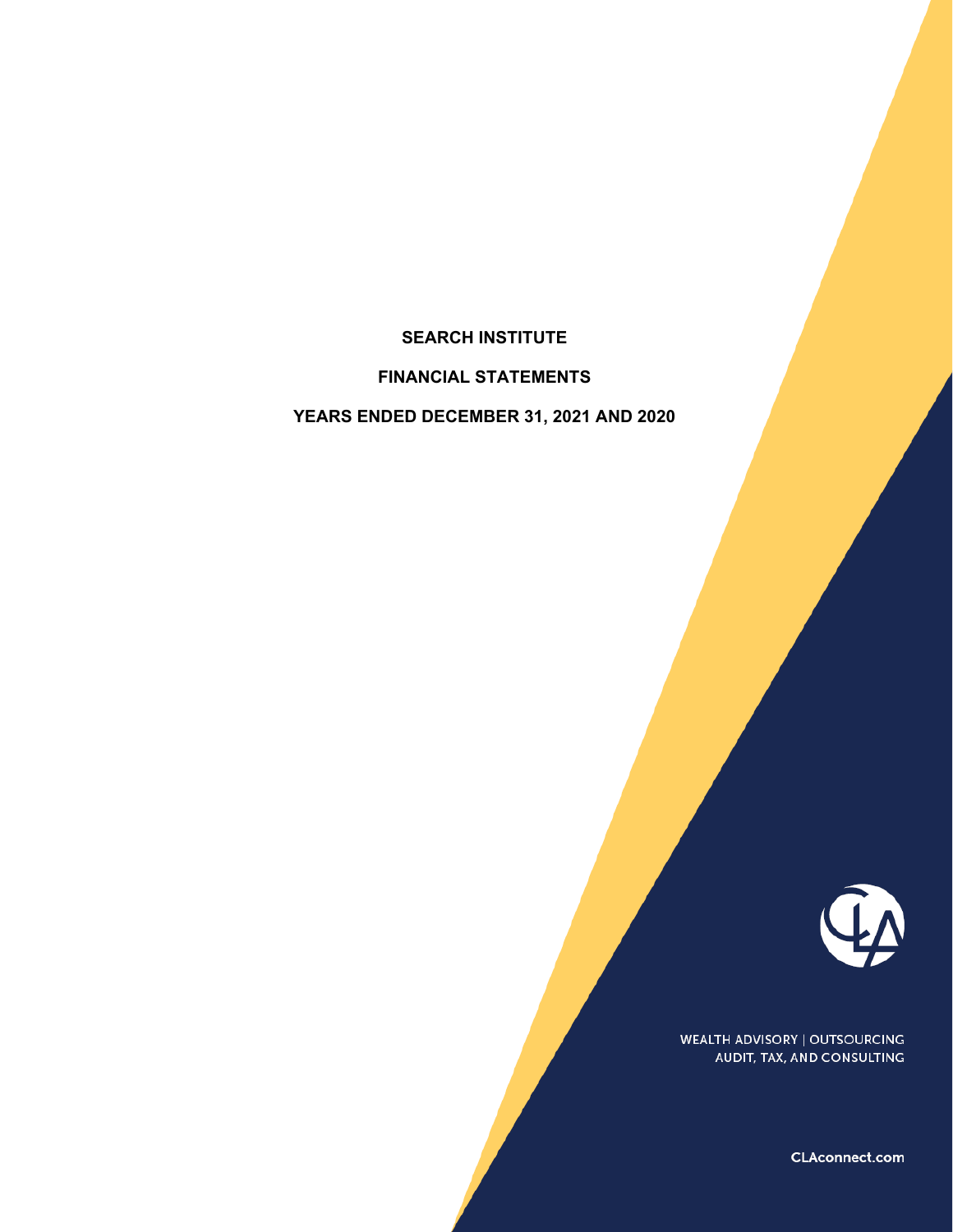## **SEARCH INSTITUTE TABLE OF CONTENTS YEARS ENDED DECEMBER 31, 2021 AND 2020**

| <b>INDEPENDENT AUDITORS' REPORT</b>      |   |
|------------------------------------------|---|
| <b>FINANCIAL STATEMENTS</b>              |   |
| <b>BALANCE SHEETS</b>                    | 3 |
| <b>STATEMENTS OF ACTIVITIES</b>          | 4 |
| <b>STATEMENTS OF FUNCTIONAL EXPENSES</b> | 5 |
| <b>STATEMENTS OF CASH FLOWS</b>          | 6 |
| <b>NOTES TO FINANCIAL STATEMENTS</b>     |   |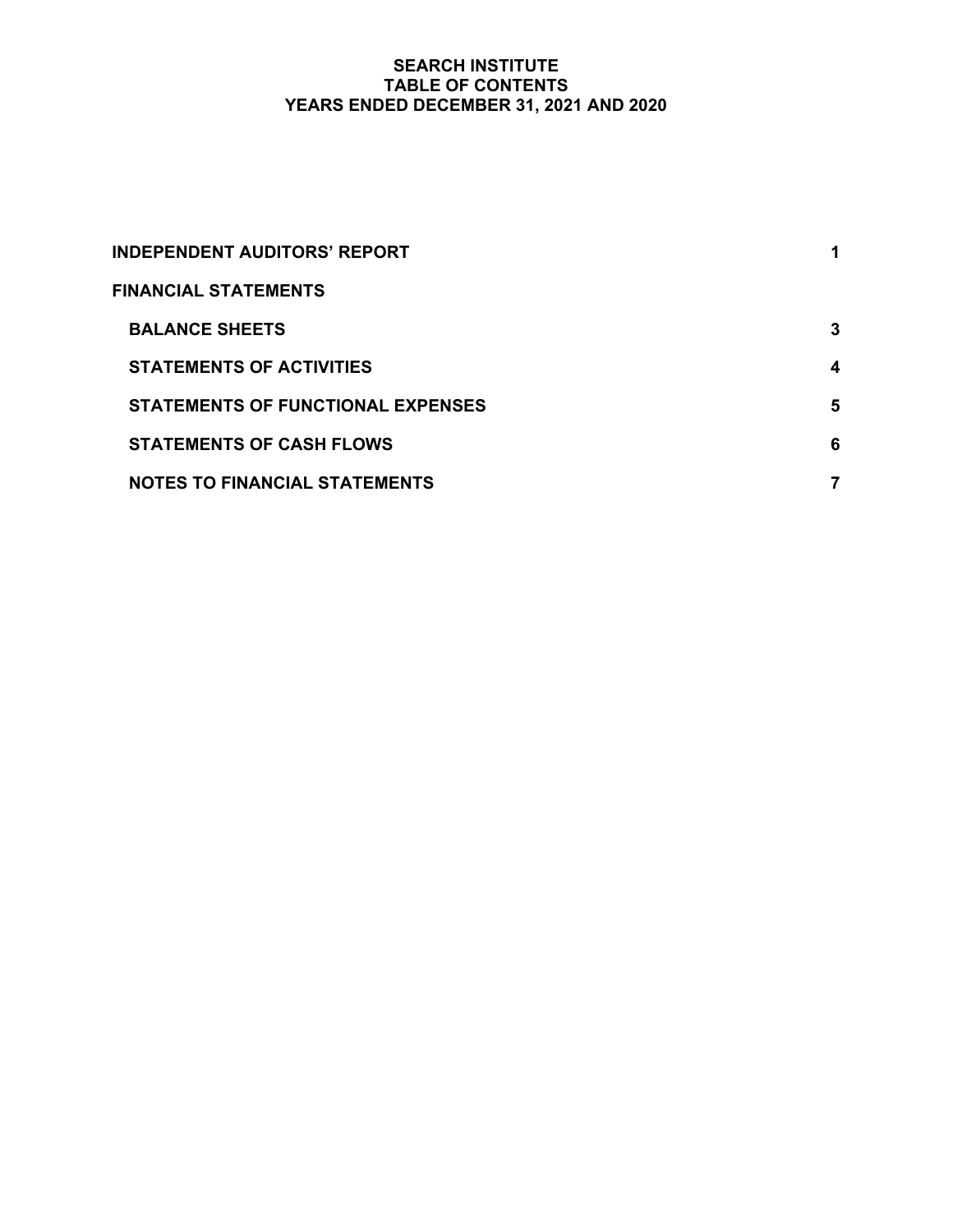

**CliftonLarsonAllen LLP CLAconnect.com** 

## **INDEPENDENT AUDITORS' REPORT**

Board of Directors Search Institute Minneapolis, Minnesota

## **Report on the Audit of the Financial Statements**

### *Opinion*

We have audited the accompanying financial statements of Search Institute, which comprise the balance sheets as of December 31, 2021 and 2020, and the related statements of activities, functional expenses, and cash flows for the years then ended, and the related notes to the financial statements.

In our opinion, the financial statements referred to above present fairly, in all material respects, the financial position of Search Institute as of December 31, 2021 and 2020, and the results of its operations and its cash flows for the years then ended in accordance with accounting principles generally accepted in the United States of America.

## *Basis for Opinion*

We conducted our audits in accordance with auditing standards generally accepted in the United States of America (GAAS). Our responsibilities under those standards are further described in the Auditors' Responsibilities for the Audit of the Financial Statements section of our report. We are required to be independent of Search Institute and to meet our other ethical responsibilities in accordance with the relevant ethical requirements relating to our audits. We believe that the audit evidence we have obtained is sufficient and appropriate to provide a basis for our audit opinion.

## *Responsibilities of Management for the Financial Statements*

Management is responsible for the preparation and fair presentation of the financial statements in accordance with accounting principles generally accepted in the United States of America, and for the design, implementation, and maintenance of internal control relevant to the preparation and fair presentation of financial statements that are free from material misstatement, whether due to fraud or error.

In preparing the financial statements, management is required to evaluate whether there are conditions or events, considered in the aggregate, that raise substantial doubt about Search Institute's ability to continue as a going concern for one year after the date the financial statements are available to be issued.

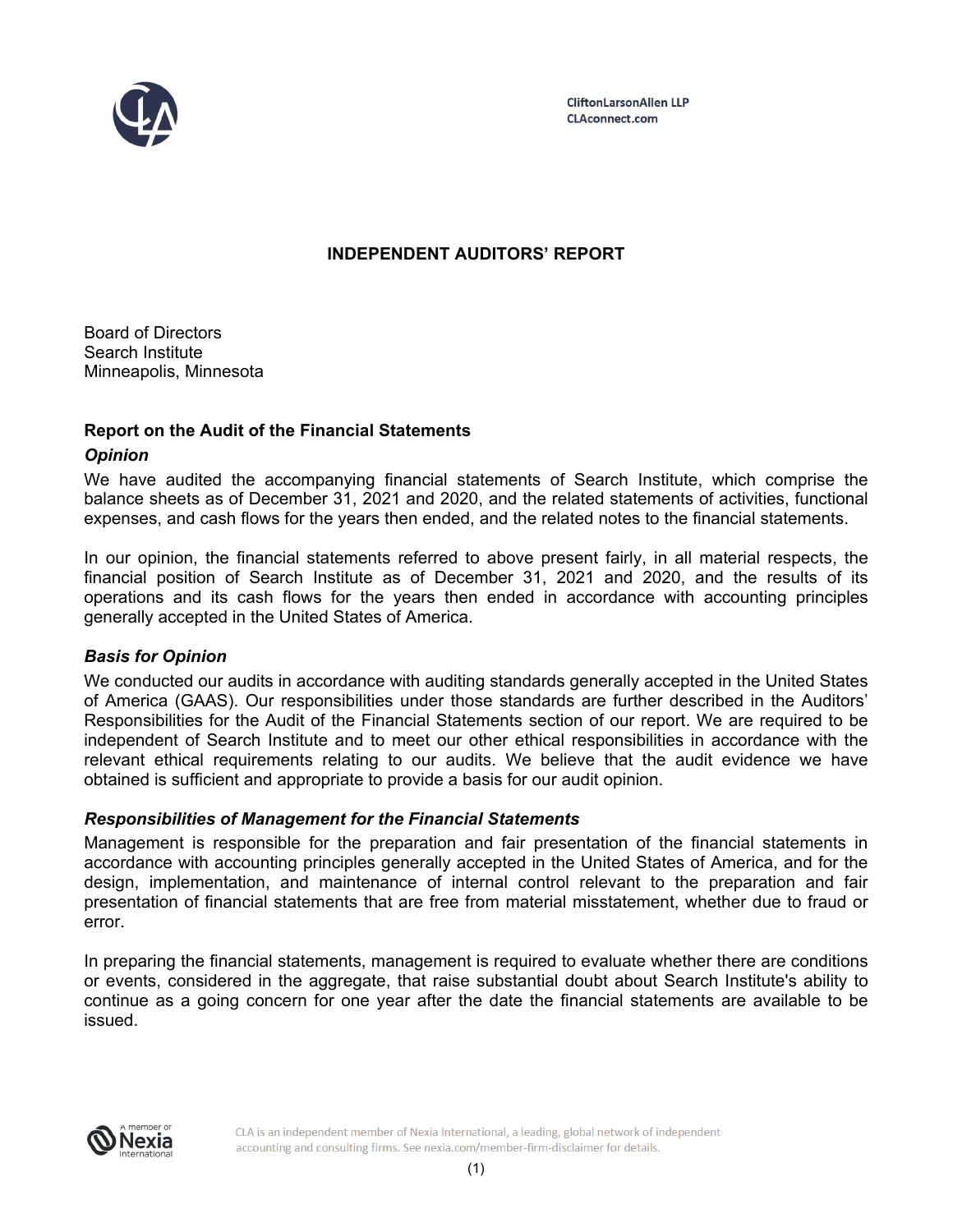## *Auditors' Responsibilities for the Audit of the Financial Statements*

Our objectives are to obtain reasonable assurance about whether the financial statements as a whole are free from material misstatement, whether due to fraud or error, and to issue an auditors' report that includes our opinion. Reasonable assurance is a high level of assurance but is not absolute assurance and therefore is not a guarantee that an audit conducted in accordance with GAAS will always detect a material misstatement when it exists. The risk of not detecting a material misstatement resulting from fraud is higher than for one resulting from error, as fraud may involve collusion, forgery, intentional omissions, misrepresentations, or the override of internal control. Misstatements are considered material if there is a substantial likelihood that, individually or in the aggregate, they would influence the judgment made by a reasonable user based on the financial statements.

In performing an audit in accordance with GAAS, we:

- Exercise professional judgment and maintain professional skepticism throughout the audit.
- Identify and assess the risks of material misstatement of the financial statements, whether due to fraud or error, and design and perform audit procedures responsive to those risks. Such procedures include examining, on a test basis, evidence regarding the amounts and disclosures in the financial statements.
- Obtain an understanding of internal control relevant to the audit in order to design audit procedures that are appropriate in the circumstances, but not for the purpose of expressing an opinion on the effectiveness of Search Institute's internal control. Accordingly, no such opinion is expressed.
- Evaluate the appropriateness of accounting policies used and the reasonableness of significant accounting estimates made by management, as well as evaluate the overall presentation of the financial statements.
- Conclude whether, in our judgment, there are conditions or events, considered in the aggregate, that raise substantial doubt about Search Institute's ability to continue as a going concern for a reasonable period of time.

We are required to communicate with those charged with governance regarding, among other matters, the planned scope and timing of the audit, significant audit findings, and certain internal control related matters that we identified during the audit.

Viifton Larson Allen LLP

**CliftonLarsonAllen LLP** 

Minneapolis, Minnesota April 11, 2022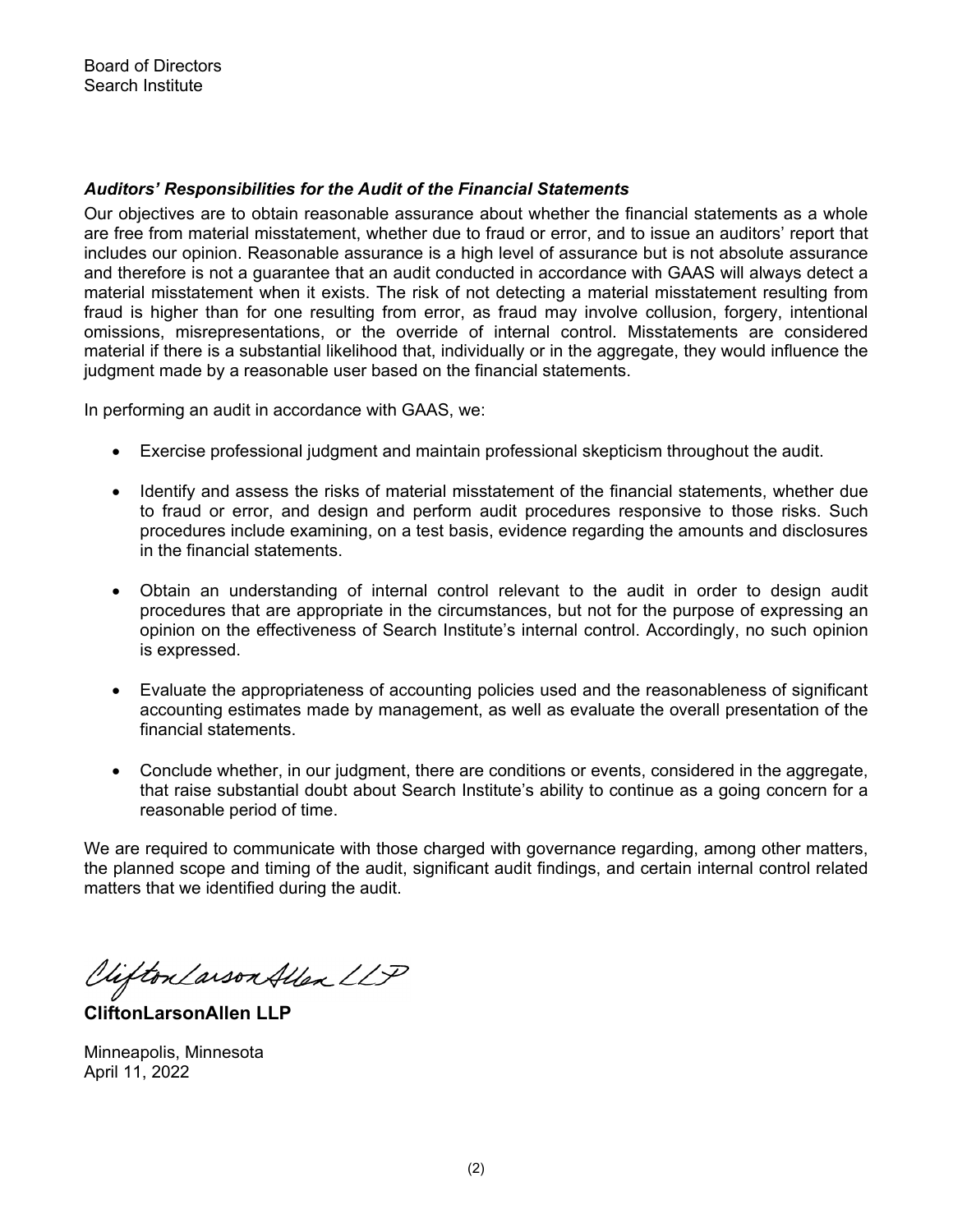## **SEARCH INSTITUTE BALANCE SHEETS DECEMBER 31, 2021 AND 2020**

|                                                 | 2021            |     | 2020       |
|-------------------------------------------------|-----------------|-----|------------|
| <b>ASSETS</b>                                   |                 |     |            |
| <b>CURRENT ASSETS</b>                           |                 |     |            |
| Cash and Cash Equivalents                       | \$<br>2,228,838 | \$  | 648,860    |
| Investments                                     | 2,513,326       |     | 2,777,099  |
| <b>Prepaid Expenses</b>                         | 110,730         |     | 126,496    |
| Inventory, Net                                  | 30,889          |     | 46,565     |
| <b>Bequest Receivable</b>                       | 793,563         |     |            |
| Accounts Receivable, Net                        | 225,852         |     | 73,221     |
| <b>Grants Receivable</b>                        | 900,000         |     | 100,000    |
| <b>Total Current Assets</b>                     | 6,803,198       |     | 3,772,241  |
| PROPERTY, PLANT, AND EQUIPMENT                  |                 |     |            |
| Office Furniture and Equipment                  | 247,098         |     | 727,430    |
| Website and Software                            | 167,125         |     | 224,058    |
| Leasehold Improvements                          | 263,950         |     | 263,950    |
| Total                                           | 678,173         |     | 1,215,438  |
| Less: Accumulated Depreciation and Amortization | (403, 254)      |     | (993, 293) |
| Total Property, Plant, and Equipment, Net       | 274,919         |     | 222,145    |
| <b>OTHER ASSETS</b>                             |                 |     |            |
| Long-Term Grants Receivable, Net                | 3,427,194       |     |            |
| Beneficial Interest in Assets Held by Others    | 36,236          |     | 31,154     |
| <b>Total Other Assets</b>                       | 3,463,430       |     | 31,154     |
| <b>Total Assets</b>                             | 10,541,547      | - 5 | 4,025,540  |
| <b>LIABILITIES AND NET ASSETS</b>               |                 |     |            |
| <b>CURRENT LIABILITIES</b>                      |                 |     |            |
| <b>Accounts Payable</b>                         | \$<br>93,465    | \$  | 53,892     |
| <b>Accrued Liabilities</b>                      | 167,367         |     | 253,470    |
| Deferred Revenue - Consulting                   | 114,908         |     | 126,355    |
| Deferred Revenue - Curriculum and Training      | 85,915          |     | 64,439     |
| Deferred Lease Credits                          | 37,813          |     | 35,321     |
| <b>Total Current Liabilities</b>                | 499,468         |     | 533,477    |
| <b>DEFERRED LEASE CREDITS - LONG-TERM</b>       | 91,455          |     | 129,632    |
| <b>Total Liabilities</b>                        | 590,923         |     | 663,109    |
| <b>NET ASSETS</b>                               |                 |     |            |
| <b>Without Donor Restrictions</b>               | 2,160,995       |     | 1,078,498  |
| <b>With Donor Restrictions</b>                  | 7,789,629       |     | 2,283,933  |
| <b>Total Net Assets</b>                         | 9,950,624       |     | 3,362,431  |
| <b>Total Liabilities and Net Assets</b>         | 10,541,547      | \$  | 4,025,540  |

*See accompanying Notes to Financial Statements.*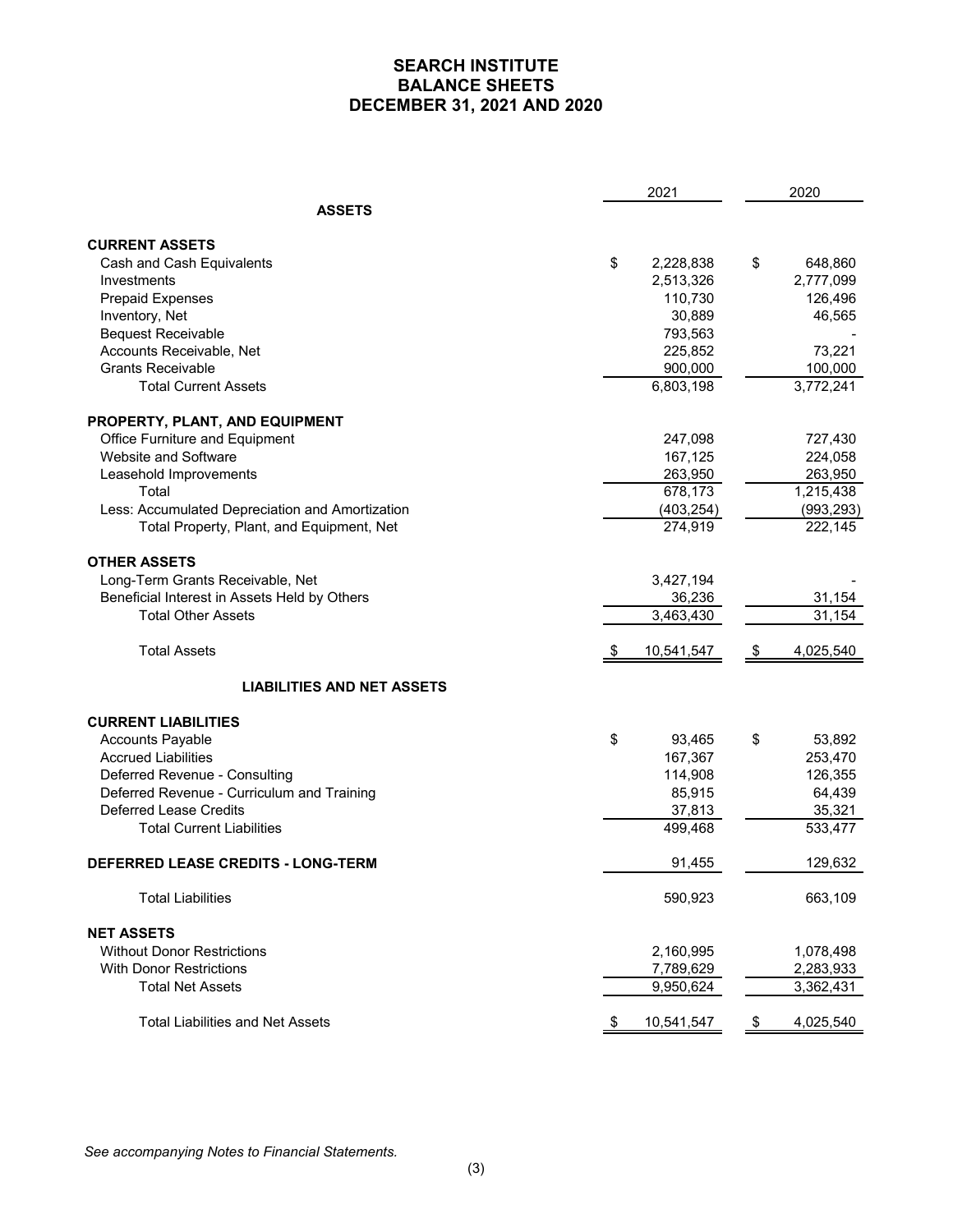#### **SEARCH INSTITUTE STATEMENTS OF ACTIVITIES YEARS ENDED DECEMBER 31, 2021 AND 2020**

|                                            | 2021 |                      |     |                   |    |            | 2020 |                      |     |                   |    |            |
|--------------------------------------------|------|----------------------|-----|-------------------|----|------------|------|----------------------|-----|-------------------|----|------------|
|                                            |      | <b>Without Donor</b> |     | <b>With Donor</b> |    |            |      | <b>Without Donor</b> |     | <b>With Donor</b> |    |            |
|                                            |      | Restrictions         |     | Restrictions      |    | Total      |      | Restrictions         |     | Restrictions      |    | Total      |
| <b>OPERATING SUPPORT AND REVENUE</b>       |      |                      |     |                   |    |            |      |                      |     |                   |    |            |
| Grants                                     | \$   | 875.000              | \$  | 7,094,584         | \$ | 7,969,584  | \$   | 383.000              | \$  | 1,272,113         | \$ | ,655,113   |
| Consulting                                 |      | 470.822              |     |                   |    | 470.822    |      | 587,986              |     |                   |    | 587,986    |
| <b>Curriculum Sales and Training</b>       |      | 1,254,265            |     |                   |    | 1,254,265  |      | 817,413              |     |                   |    | 817,413    |
| Rental Income                              |      | 4.800                |     |                   |    | 4,800      |      | 4,800                |     |                   |    | 4,800      |
| Contributions                              |      | 38,744               |     | 793,563           |    | 832,307    |      | 39,100               |     |                   |    | 39,100     |
| Royalties                                  |      | 1,392                |     |                   |    | 1,392      |      | 9,664                |     |                   |    | 9,664      |
| Change in Value of Beneficial Interest     |      |                      |     | 5,082             |    | 5,082      |      |                      |     | 1,694             |    | 1,694      |
| Investment Income (Loss)                   |      | (12, 616)            |     |                   |    | (12, 616)  |      |                      |     |                   |    |            |
| Other Income (Loss)                        |      | (20)                 |     |                   |    | (20)       |      | 35,504               |     |                   |    | 35,504     |
| Subtotal                                   |      | 2,632,387            |     | 7,893,229         |    | 10,525,616 |      | 1,877,467            |     | 1,273,807         |    | 3,151,274  |
| Net Assets Released from Restrictions      |      | 2,387,533            |     | (2,387,533)       |    |            |      | 1,779,946            |     | (1,779,946)       |    |            |
| <b>Total Operating Support and Revenue</b> |      | 5,019,920            |     | 5,505,696         |    | 10,525,616 |      | 3,657,413            |     | (506, 139)        |    | 3,151,274  |
| <b>OPERATING EXPENSE</b>                   |      |                      |     |                   |    |            |      |                      |     |                   |    |            |
| Program Services                           |      | 3,240,074            |     |                   |    | 3,240,074  |      | 3,051,856            |     |                   |    | 3,051,856  |
| Management and General                     |      | 695.852              |     |                   |    | 695.852    |      | 508,981              |     |                   |    | 508,981    |
| Fundraising                                |      | 1,497                |     |                   |    | 1,497      |      | 5,370                |     |                   |    | 5,370      |
| <b>Total Operating Expense</b>             |      | 3,937,423            |     |                   |    | 3,937,423  |      | 3,566,207            |     |                   |    | 3,566,207  |
| <b>CHANGE IN NET ASSETS</b>                |      | 1,082,497            |     | 5,505,696         |    | 6,588,193  |      | 91,206               |     | (506, 139)        |    | (414, 933) |
| Net Assets - Beginning of Year             |      | 1,078,498            |     | 2,283,933         |    | 3,362,431  |      | 987,292              |     | 2,790,072         |    | 3,777,364  |
| <b>NET ASSETS - END OF YEAR</b>            | - 95 | 2,160,995            | -SS | 7,789,629         | -S | 9,950,624  | \$   | 1,078,498            | - 5 | 2,283,933         | S. | 3,362,431  |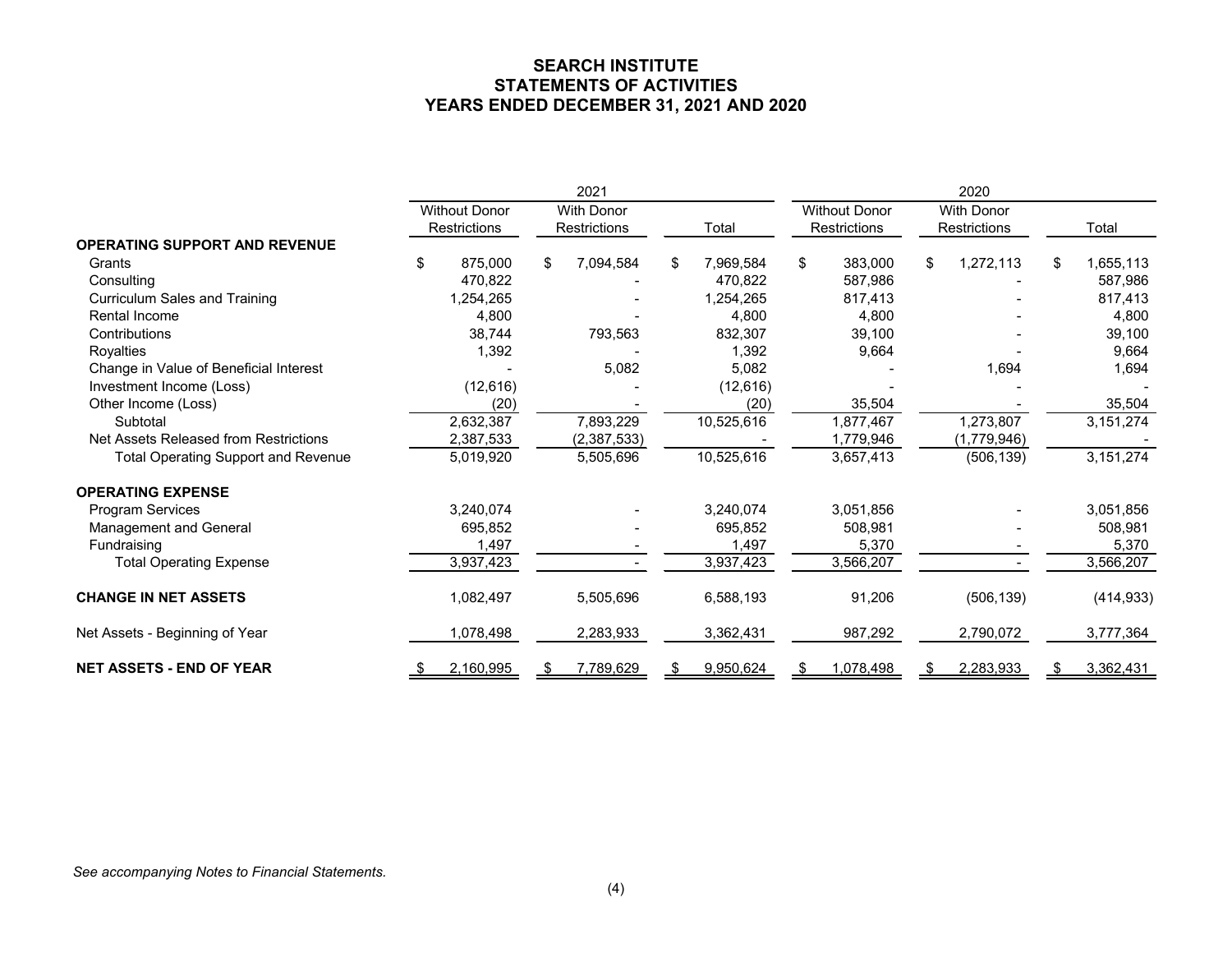#### **SEARCH INSTITUTE STATEMENTS OF FUNCTIONAL EXPENSES YEARS ENDED DECEMBER 31, 2021 AND 2020**

|                                          |                           | 2021 |             |    |             |                 | 2020            |  |             |    |                          |                 |
|------------------------------------------|---------------------------|------|-------------|----|-------------|-----------------|-----------------|--|-------------|----|--------------------------|-----------------|
|                                          |                           |      | Management  |    |             |                 |                 |  | Management  |    |                          |                 |
|                                          | Program                   |      | and General |    | Fundraising | Total           | Program         |  | and General |    | Fundraising              | Total           |
| Payroll                                  | $$^{\circ}$ 1<br>.534,802 | \$   | 338,514     | \$ | 514         | \$<br>1,873,830 | \$<br>1,686,390 |  | 287,472     | \$ | 4,228                    | 1,978,090<br>\$ |
| <b>Fringe Benefits and Payroll Taxes</b> | 336,054                   |      | 74,120      |    | 112         | 410,286         | 395,078         |  | 67,347      |    | 991                      | 463,416         |
| Office Expenses                          | 78,179                    |      | 73,885      |    | 36          | 152,100         | 75,398          |  | 46,640      |    | 66                       | 122,104         |
| <b>Travel and Business Meeting</b>       | 8,969                     |      | 15,843      |    | 764         | 25,576          | 66,884          |  | 1,230       |    |                          | 68,114          |
| <b>Professional and Outside Services</b> | 616,601                   |      | 146,944     |    |             | 763,545         | 380,925         |  | 40,110      |    |                          | 421,035         |
| Pass-Through Grants                      | 415,731                   |      |             |    |             | 415,731         | 172,879         |  |             |    | $\overline{\phantom{0}}$ | 172,879         |
| Insurance                                | 14,961                    |      | 3,300       |    | 5           | 18,266          | 33,736          |  | 5,739       |    | 17                       | 39,492          |
| Occupancy and Maintenance                | 137,576                   |      | 30,344      |    | 46          | 167,966         | 140,647         |  | 23,927      |    | 68                       | 164,642         |
| Cost of Publications and Surveys Sold    | 25,440                    |      |             |    |             | 25,440          | 38,240          |  |             |    |                          | 38,240          |
| <b>Bad Debt Expense</b>                  |                           |      |             |    |             |                 |                 |  | 15,956      |    |                          | 15,956          |
| Total Expenses Before                    |                           |      |             |    |             |                 |                 |  |             |    |                          |                 |
| Depreciation                             | 3,168,313                 |      | 682,950     |    | 1,477       | 3,852,740       | 2,990,177       |  | 488,421     |    | 5,370                    | 3,483,968       |
| Depreciation and Amortization            | 71,761                    |      | 12,902      |    | 20          | 84,683          | 61,679          |  | 20,560      |    |                          | 82,239          |
| <b>Total Functional Expenses</b>         | 3,240,074                 | S    | 695,852     |    | 1,497       | \$3,937,423     | \$3,051,856     |  | 508,981     | S. | 5,370                    | \$3,566,207     |
|                                          | 82%                       |      | 18%         |    | $0\%$       | 100%            | 86%             |  | 14%         |    | 0%                       | 100%            |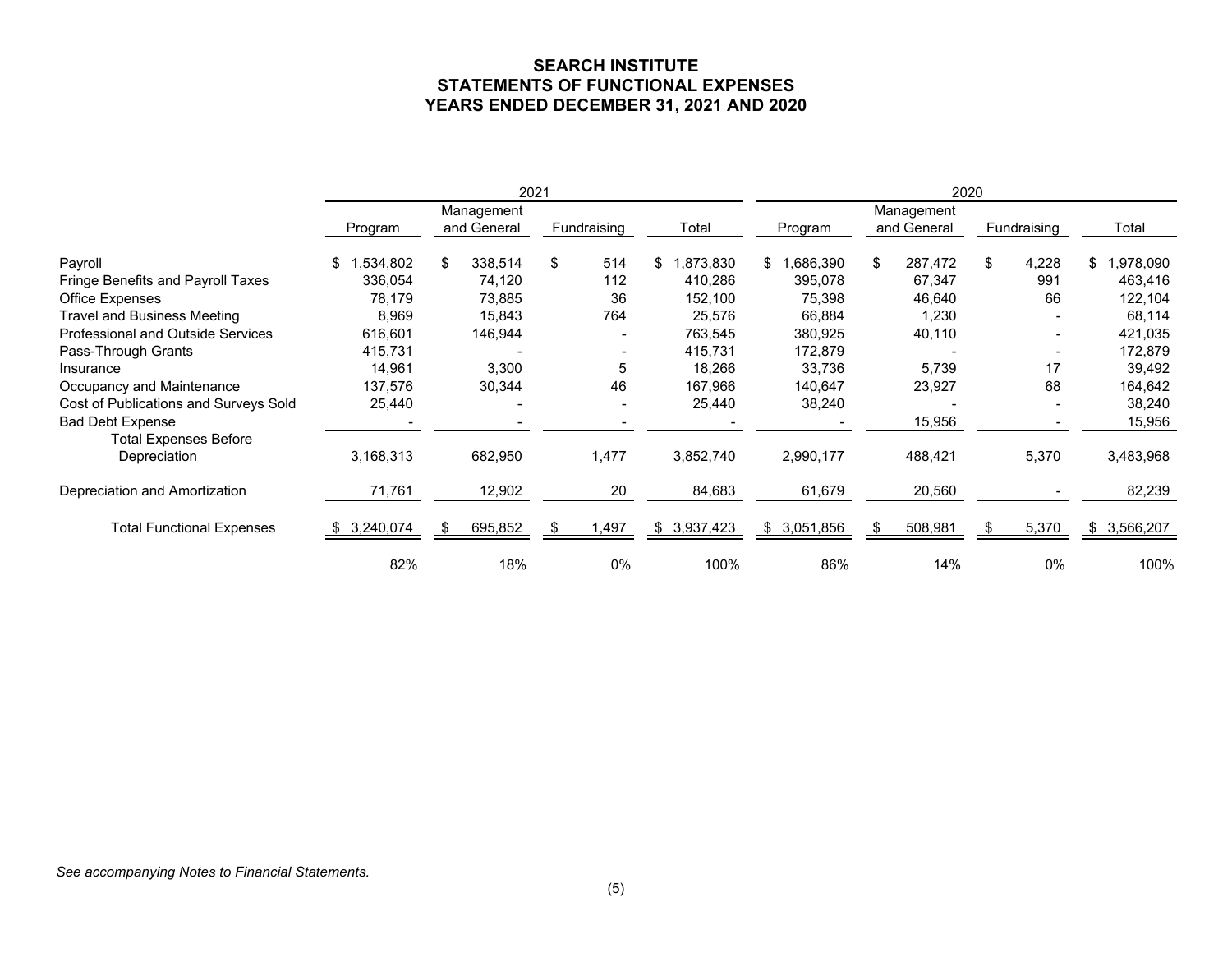## **SEARCH INSTITUTE STATEMENTS OF CASH FLOWS YEARS ENDED DECEMBER 31, 2021 AND 2020**

|                                                                   | 2021            | 2020             |
|-------------------------------------------------------------------|-----------------|------------------|
| <b>CASH FLOWS FROM OPERATING ACTIVITIES</b>                       |                 |                  |
| Change in Net Assets                                              | \$<br>6,588,193 | \$<br>(414, 933) |
| Adjustments to Reconcile Change in Net Assets to Net              |                 |                  |
| Cash Provided by Operating Activities:                            |                 |                  |
| Depreciation and Amortization                                     | 84,683          | 82,239           |
| <b>Contributions Restricted to Endowment</b>                      | (793, 563)      |                  |
| Change in Allowance for Doubtful Accounts                         | (20, 514)       | 15,000           |
| Change in Discount on Long-Term Receivables                       | 170,112         |                  |
| Change in Investment Value in Beneficial Interests Held by Others | (5,082)         | (1,694)          |
| Unrealized Loss on Investments                                    | 22,538          | 1,465            |
| (Increase) Decrease in Assets:                                    |                 |                  |
| <b>Prepaid Expenses</b>                                           | 15,766          | (14, 686)        |
| Inventory                                                         | 15,676          | 14,974           |
| <b>Accounts Receivable</b>                                        | (302, 229)      | 89,548           |
| <b>Grants Receivable</b>                                          | (4,227,194)     | 435,000          |
| Increase (Decrease) in Liabilities:                               |                 |                  |
| <b>Accounts Payable</b>                                           | 39,573          | (184, 192)       |
| <b>Accrued Liabilities</b>                                        | (86, 103)       | 129,467          |
| <b>Deferred Contract Revenue</b>                                  | 10,029          | 89,224           |
| <b>Deferred Lease Credits</b>                                     | (35,685)        | (33, 194)        |
| Net Cash Provided by Operating Activities                         | 1,476,200       | 208,218          |
| <b>CASH FLOWS FROM INVESTING ACTIVITIES</b>                       |                 |                  |
| Purchases of Property, Plant, and Equipment                       | (137, 457)      | (7, 190)         |
| Purchases of Investments                                          | (8, 765)        | (3,772,584)      |
| Proceeds from Sale of Investments                                 | 250,000         | 3,421,000        |
| Net Cash Provided (Used) by Investing Activities                  | 103,778         | (358,774)        |
| NET INCREASE (DECREASE) IN CASH AND CASH EQUIVALENTS              | 1,579,978       | (150, 556)       |
| Cash and Cash Equivalents - Beginning of Year                     | 648,860         | 799,416          |
| CASH AND CASH EQUIVALENTS - END OF YEAR                           | \$<br>2,228,838 | \$<br>648,860    |

*See accompanying Notes to Financial Statements.*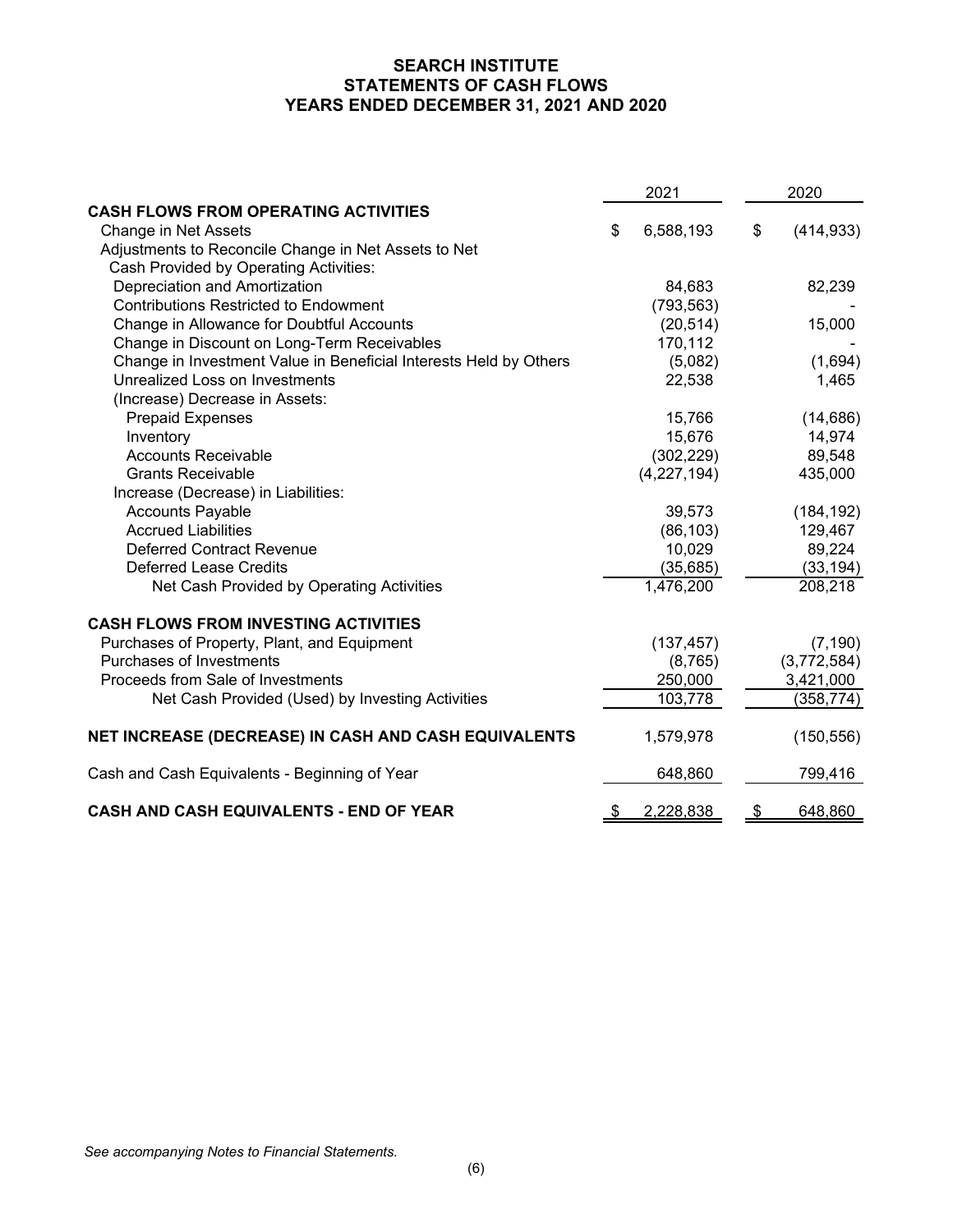### **NOTE 1 SUMMARY OF SIGNIFICANT ACCOUNTING POLICIES**

#### **Organization and Nature of Business**

Search Institute (the Institute) is a Minnesota nonprofit corporation that engages in research and educational services that promote the well-being of children and adolescents. The Institute fulfills its mission by engaging in in-depth applied research and evaluation, and by conducting surveys that explore young people's needs and the effectiveness of youthserving programs. The Institute's primary sources of revenues are contracts, contributions from corporations and private foundations, and sales of training workshops and conferences, survey services, research-based books, and materials.

### **Financial Statement Presentation**

Net assets and revenues, expenses, gains, and losses are classified based on the existence or absence of donor-imposed restrictions. Accordingly, net assets of the Institute and changes therein are classified and reported as follows:

*Without Donor Restrictions* – Those resources not subject to donor-imposed restrictions. The Institute has discretionary control over these resources.

*With Donor Restrictions* – Those resources subject to donor-imposed restrictions which will be satisfied by actions of the Institute or passage of time. There are also resources that are restricted by donors to investment in perpetuity. The income may be expended for such purpose as specified by the donor, or if none, then for any purpose of the Institute.

Revenues are reported as increases in net assets without donor restriction unless use of the related asset is limited by donor-imposed restrictions. Donor-restricted contributions, the restrictions of which are met in the same year as the gift is made, are reported as with donor restrictions contributions in the current year. Expenses are reported as decreases in net assets without donor restrictions. Expirations of net assets with donor restrictions are reported as reclassifications between the applicable classes of net assets.

## **Accounting Estimates**

Management uses estimates and assumptions in preparing financial statements in accordance with accounting principles generally accepted in the United States of America. Those estimates and assumptions affect the reported amounts of assets and liabilities, the disclosure of contingent assets and liabilities, and the reported revenues and expenses. Actual results could vary from the estimates that were used.

#### **Cash and Equivalents**

The Institute deposits its temporary cash investments in high credit quality financial institutions. At times, such investments may be in excess of Federal Deposit Insurance Corporation insurance limits. Cash and cash equivalents include cash on hand, savings, and money market accounts.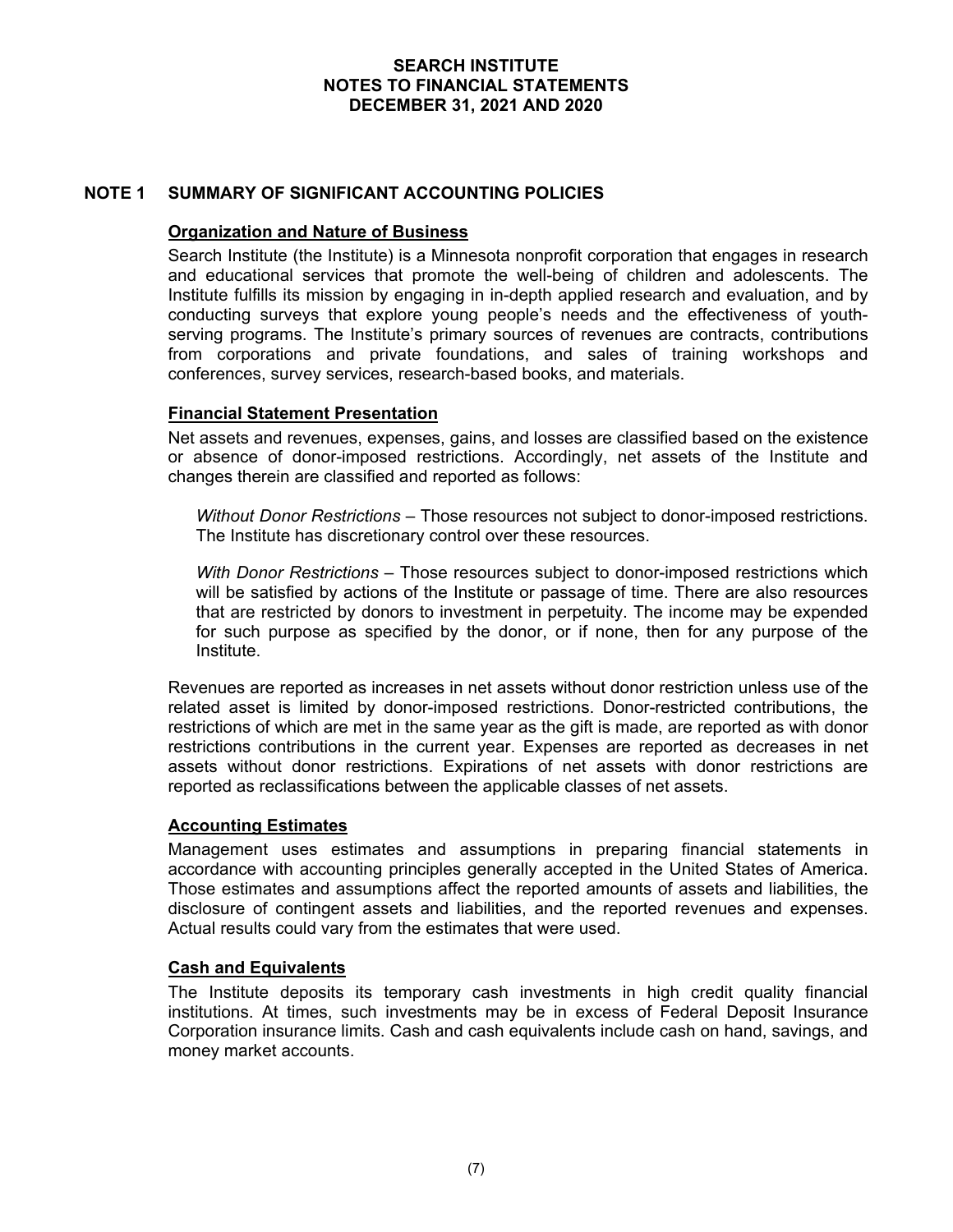## **NOTE 1 SUMMARY OF SIGNIFICANT ACCOUNTING POLICIES (CONTINUED)**

#### **Receivables**

Accounts, contracts, and grants receivable are stated at net realizable value. Bad debts are provided on the reserve method based on historical experience and management's evaluation of outstanding receivables at the end of each year. When all collection efforts have been exhausted, the accounts are written off against the related allowance. The allowance for uncollectible accounts was \$29,486 and \$50,000 at December 31, 2021 and 2020, respectively.

#### **Inventory**

Inventory consists of published books and books in the process of being published. Inventory is valued at the lower net realizable value or cost. An allowance for excess and obsolete inventory has been recorded for books, which may not be saleable based on historical data. The allowance for obsolescence was \$17,000 and \$20,000 at December 31, 2021 and 2020, respectively.

#### **Investments**

Investments are recorded at fair value. Investment income, including gains and losses on investments, is recorded as increases or decreases in in net assets without donor restrictions unless its use is limited by donor-imposed restrictions or law.

The Institute's investments are exposed to various risks such as interest rate, credit, and overall market volatility. Due to the level of risk associated with certain investments, it is reasonably possible that those changes in the values of investments will occur in the near term and that such changes could be material to the amounts reports in the balance sheet.

#### **Beneficial Interests in Assets Held by Others**

The Institute's beneficial interest in a donor-designated fund with The Minneapolis Foundation is recognized as an asset. The governing instrument of The Minneapolis Foundation states that The Minneapolis Foundation shall have the sole and exclusive right to manage, control, and conduct the affairs of the donor-designated fund and to modify any direction, restriction or condition, and the timing of distributions from the fund. However, the Institute named itself as the beneficiary and as a result is recognized as an asset. The beneficial interest in assets held by others is classified as net assets with donor restrictions on the balance sheet.

#### **Office Furniture and Equipment**

Office furniture and equipment acquisitions in excess of \$1,000 are recorded at cost. Depreciation is computed using the straight-line method over an estimated useful life of five years.

#### **Website and Software**

Website and software acquisitions in excess of \$1,000 are recorded cost. Depreciation is computed using the straight-line method over an estimated useful life of three years.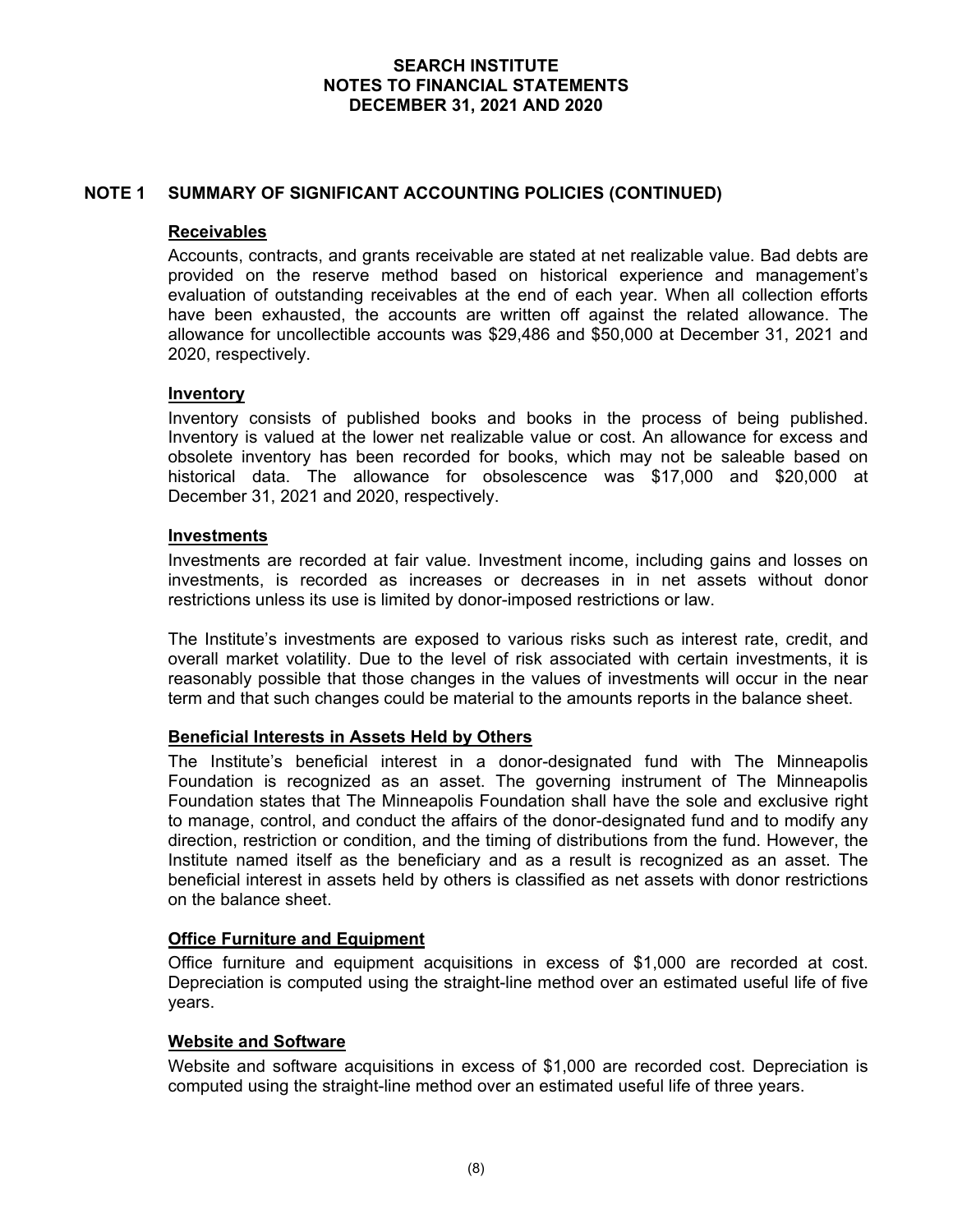## **NOTE 1 SUMMARY OF SIGNIFICANT ACCOUNTING POLICIES (CONTINUED)**

#### **Leasehold Improvements**

Leasehold improvements are recorded at cost and are being amortized over the shorter of the useful life or the term of the lease.

### **Grants**

Grant revenue is recognized when notification is received, absent any condition clauses on recognition. Expenditures under grant contracts are subject to review by the granting authority. To the extent, if any, that such a review reduces expenditures allowable under these contracts, the Institute will record such disallowance at the time the determination is made. Two organizations comprised 79% of grant revenue for the year ended December 31, 2021, and four organizations comprised 100% of grant revenue for the year ended December 31, 2020.

### **Consulting Revenue**

Consulting revenue relates to amounts received from organizations and governmental agencies to fund various projects undertaken by the Institute. Performance obligations are determined based on the services, milestones, or other obligations as outlined in each consulting contract. Revenue for performance obligations is satisfied over time and is recognized based on actual charges incurred using the input method. The Institute believes that this method provides a faithful depiction of the transfer of services over the term of the performance obligation based on the inputs needed to satisfy the obligation. Expenses are recorded as incurred. Amounts received related to contract revenue and not yet earned, are recorded as deferred contract revenue. As of December 31, 2021 and 2020, contract assets consist of accounts receivable in the amount of \$72,666 and \$25,034, respectively. As of December 31, 2021 and 2020, contract liabilities consist of deferred revenue in the amount of \$114,908 and \$126,355, respectively. In 2021, one organization comprised 20% of consulting revenue. In 2020, two organizations comprised 62% of consulting revenue.

## **Curriculum Sales and Training**

Curriculum sales relate to amounts received in exchange for survey services, researchbased books, and materials. The revenue is recognized at the time of the sale, using the point in time method. Training revenue is recognized when the conference or workshop is held, also using the point in time method. All revenues are recognized based on the outputs provided in the contracts. Amounts received in advance are recorded as deferred revenue. As of December 31, 2021 and 2020 contract assets consist of accounts receivable in the amount of \$153,186 and \$48,587, respectively. As of December 31, 2021 and 2020, contract liabilities consist of deferred revenue in the amount of \$85,915 and \$64,439, respectively.

## **Contributions**

Contributions are recognized as revenue in the period received or pledged. All contributions are considered to be available for use without donor restriction unless specifically restricted by the donor. Contributions to be received after one year are discounted to reflect the time value of money. Conditional promises to give are not recognized as contribution revenue and receivables until the conditions have been substantially met. There were no conditional promises to give as of December 31, 2021 and 2020.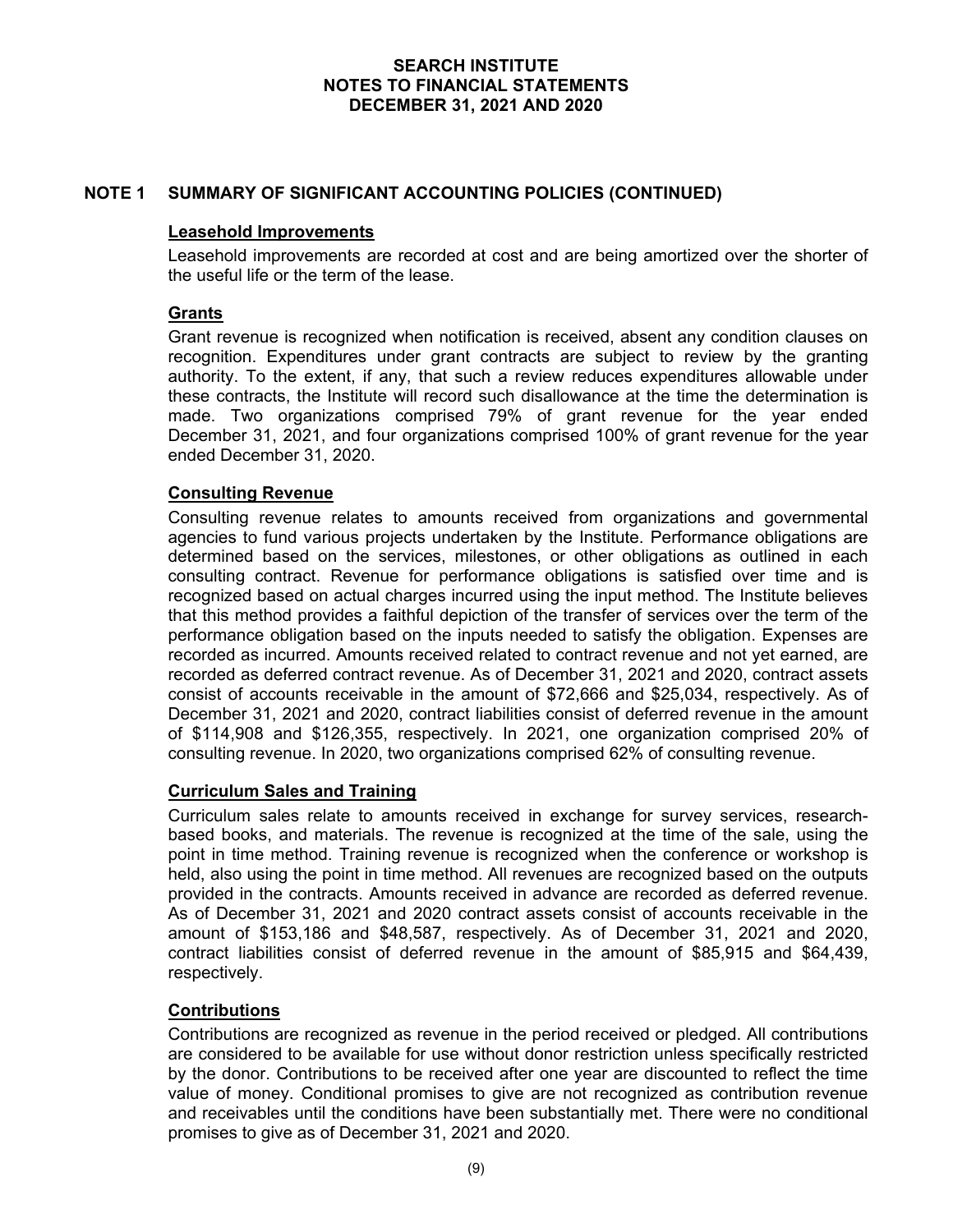## **NOTE 1 SUMMARY OF SIGNIFICANT ACCOUNTING POLICIES (CONTINUED)**

#### **Functional Allocation of Expense**

Salaries and related expenses are allocated to the program and supporting services based on actual time employees spend on each function. The remaining expenses are allocated as a percentage of direct labor hours devoted to that function or using another systematic methodology.

### **Tax-Exempt Status**

The Institute qualifies as a tax-exempt organization described in Section 501(c)(3) and is not a private foundation under Section 509(a)(2) of the Internal Revenue Code. As such, it is subject to federal and state income taxes on net unrelated business income. The Institute currently has no unrelated business income.

The Institute follows a policy that clarifies the accounting for uncertainty in income taxes recognized in an organization's financial statements. The policy prescribes a recognition threshold and measurement principles for the financial statement recognition and measurement of tax positions taken or expected to be taken on a tax return that are not certain to be realized.

#### **Fair Value Measurements**

The Institute has categorized its financial instruments, based on the priority of the inputs to the valuation technique, into a three-level fair value hierarchy. The fair value hierarchy gives the highest priority to quoted prices in active markets for identical assets or liabilities (Level 1) and the lowest priority to unobservable inputs (Level 3). If the inputs used to measure the financial instruments fall within different levels of the hierarchy, the categorization is based on the lowest level input that is significant to the fair value measurement of the instrument.

Financial assets and liabilities valued at fair value are categorized based on the inputs to the valuation techniques as follows:

*Level 1* – Financial assets and liabilities, whose values are based on unadjusted quoted prices for identical assets or liabilities in an active market that the Institute has the ability to access.

*Level 2* – Financial assets and liabilities whose values are based on quoted prices in markets that are not active or model inputs that are observable either directly or indirectly for substantially the full term of the asset or liability. Level 2 inputs include the following:

- quoted prices for similar assets or liabilities in active markets;
- quoted prices for identical or similar assets or liabilities in nonactive markets;
- pricing models whose inputs are observable for substantially the full term of the asset or liability; and prices for similar assets or liabilities in active markets;
- pricing models whose inputs are derived principally from or corroborated by observable market data through correlation or other means for substantially the full term of the asset or liability for similar assets or liabilities in active markets.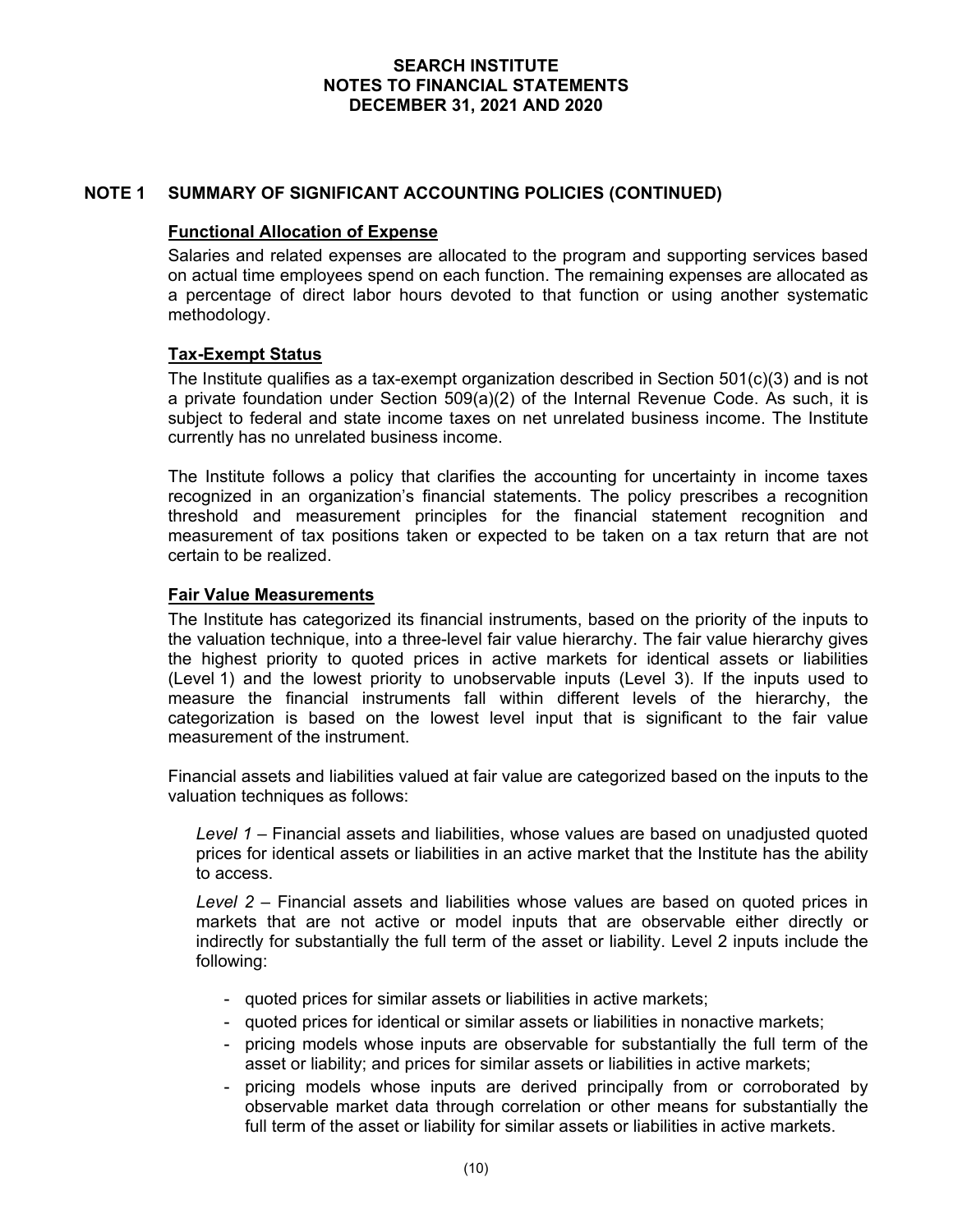### **NOTE 1 SUMMARY OF SIGNIFICANT ACCOUNTING POLICIES (CONTINUED)**

#### **Fair Value Measurements (Continued)**

*Level 3* – Financial assets and liabilities, whose values are based on prices or valuation techniques that require inputs that are both unobservable and significant to the overall fair value measurement. These inputs reflect management's own assumptions about the assumptions a market participant would use in pricing the asset or liability. Securities valued using Level 3 inputs include funds held on behalf of the Institute at The Minneapolis Foundation. The inputs used to determine the funds held are based on the underlying value of the holdings as well as the Institute's proportionate share of The Master Fund at The Minneapolis Foundation.

### **Reclassifications**

Certain reclassifications have been made to the prior year financial statements to conform to the current year presentation. The reclassifications had no effect on the change in net assets or total net assets as previously reported.

#### **Subsequent Events**

Subsequent events have been evaluated through April 11, 2022, which is the date the financial statements were available to be issued.

#### **NOTE 2 LIQUIDITY**

The Institute receives significant contributions restricted by donors, and considers contributions restricted for programs which are ongoing, major, and central to its annual operations to be available to meet cash needs for general expenditures. The Institute manages its liquidity and reserves following three guiding principles: Operating within a prudent range of financial soundness and stability, maintaining adequate liquid assets to fund near-term operating needs, and maintaining sufficient reserves to provide reasonable assurance that long-term obligations will be discharged.

The Institute has a liquidity goal to maintain current financial assets less current liabilities at a minimum of 30 days operating expenses. The Institute has a goal to target a year-end balance of reserves of unrestricted, undesignated net assets at approximately 120 days of expected expenditures. To achieve these targets, the entity forecasts its future cash flows and monitors its liquidity quarterly and monitors its reserves annually.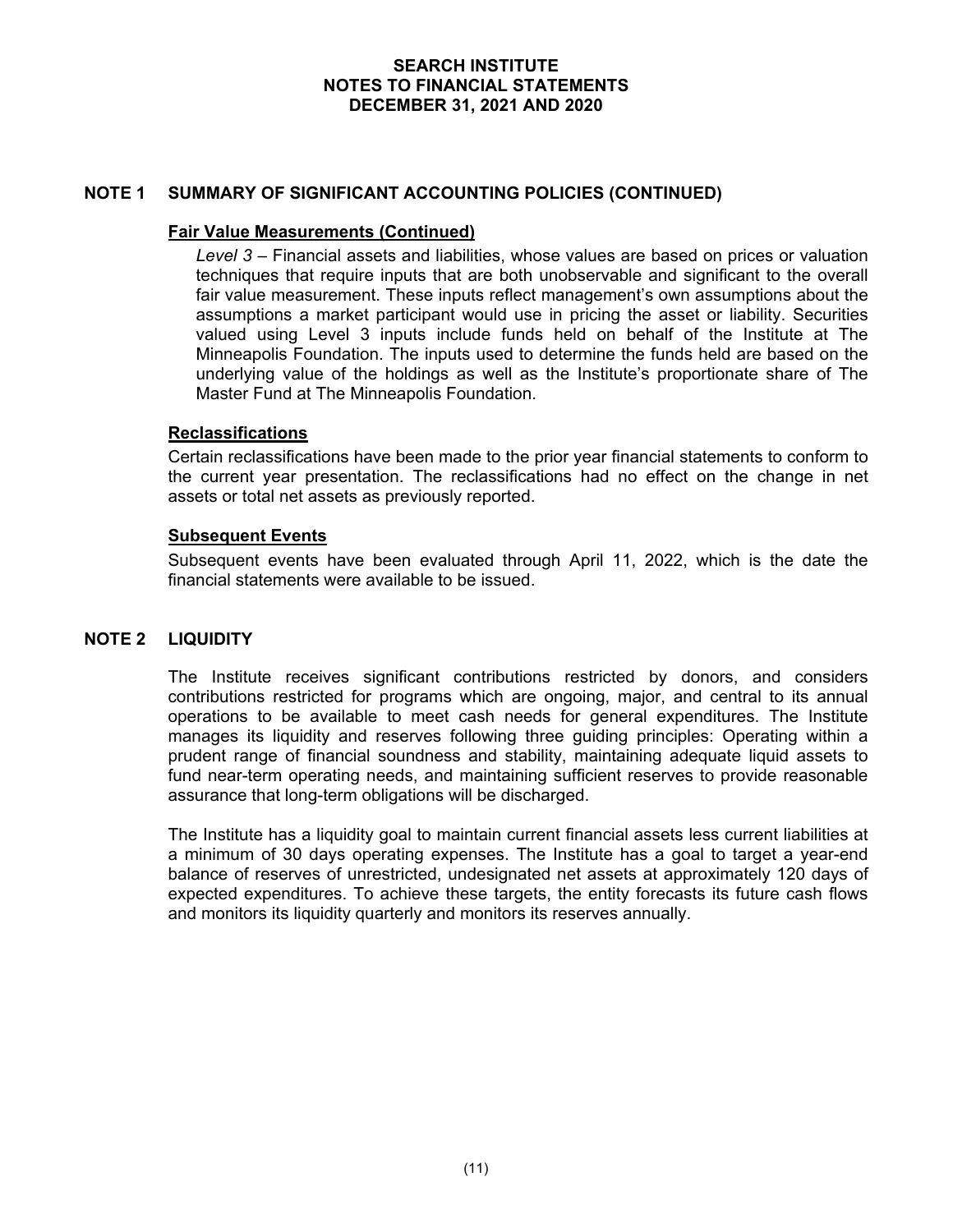## **NOTE 2 LIQUIDITY (CONTINUED)**

The level of liquidity and reserves was managed within these requirements as of December 31:

|                                   | 2021            |   | 2020        |
|-----------------------------------|-----------------|---|-------------|
| Financial Assets:                 |                 |   |             |
| Cash and Equivalents              | \$<br>2,228,838 | S | 648.860     |
| Accounts Receivable, Net          | 225,852         |   | 73,221      |
| Grants Receivable, Net            | 4,327,194       |   | 100,000     |
| Investments                       | 2,513,326       |   | 2,777,099   |
| <b>Total Financial Assets</b>     | 9,295,210       |   | 3,599,180   |
| Less:                             |                 |   |             |
| <b>Donor-Imposed Restrictions</b> | (6,959,830)     |   | (2,252,779) |
| <b>Net Financial Assets</b>       | 2,335,380       |   | 1,346,401   |
|                                   |                 |   |             |

## **NOTE 3 INVESTMENTS**

The following tables present a summary of investment holdings as of December 31. The tables also present the fair value hierarchy for the balances of the assets of the Institute measured at fair value on a recurring basis as of December 31:

|                                      |      |           |         |     | 2021    |    |                       |    |           |  |
|--------------------------------------|------|-----------|---------|-----|---------|----|-----------------------|----|-----------|--|
|                                      |      |           |         |     |         |    | Assets Not<br>Held at |    |           |  |
|                                      |      | Level 1   | Level 2 |     | Level 3 |    | Fair Value            |    | Total     |  |
| Beneficial Interest in Assets        |      |           |         |     |         |    |                       |    |           |  |
| Held by Others                       | \$   |           | \$      | \$  | 36,236  | \$ |                       | \$ | 36,236    |  |
| Equities                             |      | 3,646     |         |     |         |    |                       |    | 3,646     |  |
| <b>Fixed Income Mutual Funds</b>     |      | 999,212   |         |     |         |    |                       |    | 999,212   |  |
| <b>Certificates of Deposit</b>       |      |           |         |     |         |    | 1,510,468             |    | 1,510,468 |  |
| Total                                | - \$ | 1,002,858 | \$      | \$. | 36,236  | \$ | 1,510,468             | S  | 2,549,562 |  |
|                                      |      |           |         |     |         |    |                       |    |           |  |
|                                      |      |           |         |     | 2020    |    |                       |    |           |  |
|                                      |      |           |         |     |         |    | Assets Not<br>Held at |    |           |  |
|                                      |      | Level 1   | Level 2 |     | Level 3 |    | <b>Fair Value</b>     |    | Total     |  |
| <b>Beneficial Interest in Assets</b> |      |           |         |     |         |    |                       |    |           |  |
| Held by Others                       | \$   |           | \$      | \$  | 31,154  | \$ |                       | \$ | 31,154    |  |
| Equities                             |      | 3,254     |         |     |         |    |                       |    | 3,254     |  |
| <b>Fixed Income Mutual Funds</b>     |      | 1,015,839 |         |     |         |    |                       |    | 1,015,839 |  |
| <b>Certificates of Deposit</b>       |      |           |         |     |         |    | 1,758,006             |    | 1,758,006 |  |
| Total                                | -\$  | 1,019,093 | \$      | S   | 31,154  | \$ | 1,758,006             | \$ | 2,808,253 |  |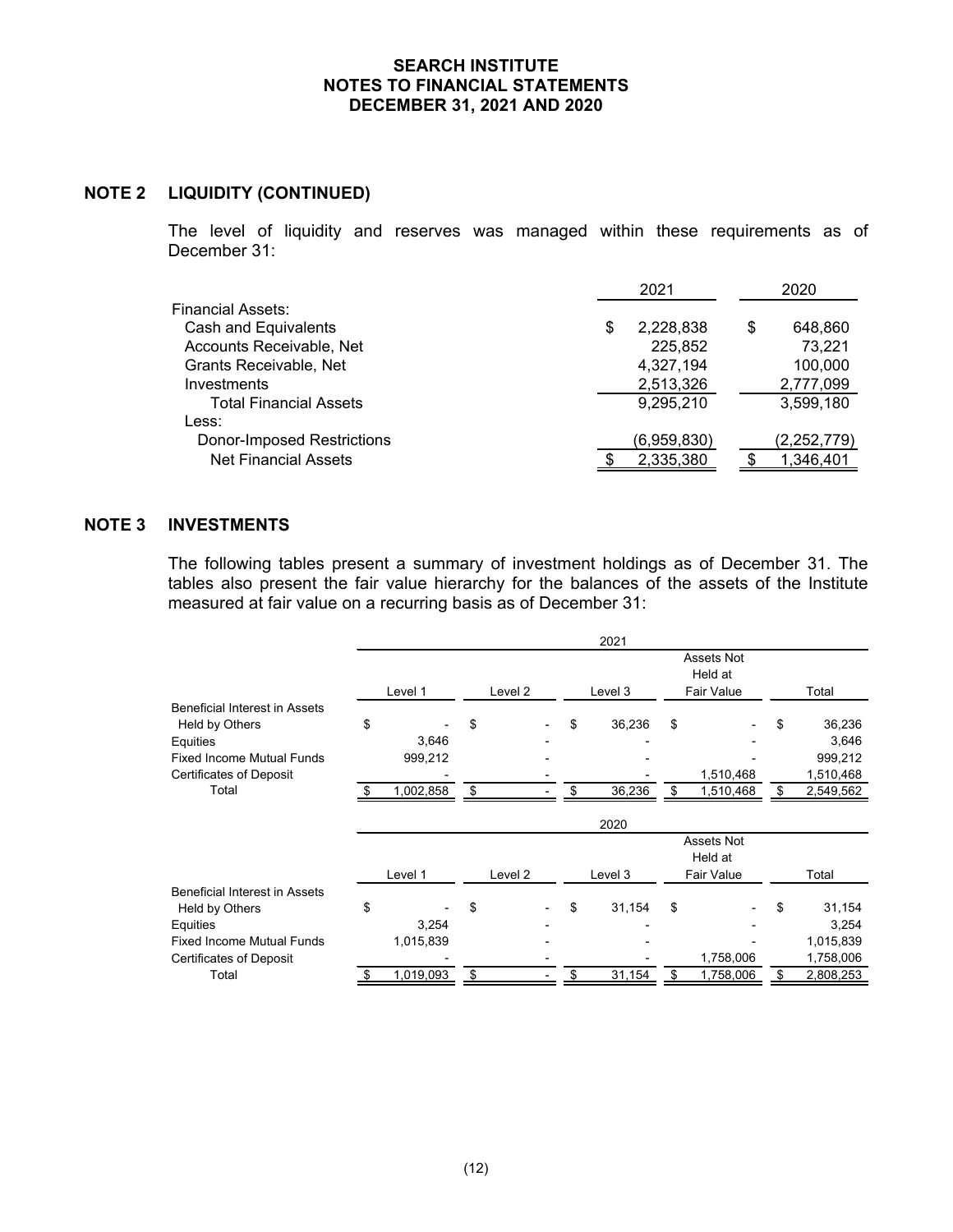## **NOTE 3 INVESTMENTS (CONTINUED)**

The following tables describe the valuation techniques used to calculate fair value for assets in Level 3. There were no changes in valuation techniques and related inputs from the prior year.

|                               |               | Quantitative Information About Level 3 Fair Value Measurements |                               |
|-------------------------------|---------------|----------------------------------------------------------------|-------------------------------|
|                               | Fair Value at | Principal                                                      |                               |
|                               | December 31,  | Valuation                                                      | Unobservable                  |
| Type of Assets                | 2021          | Technique                                                      | Inputs                        |
| Beneficial Interest in Assets |               |                                                                |                               |
| Held by Others                | 36,236        | <b>FMV of Assets</b>                                           | Value of Underlying<br>Assets |
|                               |               |                                                                |                               |
|                               |               | Quantitative Information About Level 3 Fair Value Measurements |                               |
|                               | Fair Value at | Principal                                                      |                               |
|                               | December 31,  | Valuation                                                      | Unobservable                  |
| Type of Assets                | 2020          | Technique                                                      | Inputs                        |
| Beneficial Interest in Assets |               |                                                                |                               |
| Held by Others                | 31,154        | <b>FMV of Assets</b>                                           | Value of Underlying<br>Assets |

## **NOTE 4 RECEIVABLES**

The following is a summary of the Institute's receivables at December 31, 2021:

|                                         | Accounts<br>Receivable |           | <b>Bequest</b><br>Receivable | Grants<br>Receivable |
|-----------------------------------------|------------------------|-----------|------------------------------|----------------------|
| Amounts Due in:                         |                        |           |                              |                      |
| Less than One Year                      | S                      | 255.338   | \$<br>793,563                | 900,000              |
| One to Five Years                       |                        |           |                              | 3,597,306            |
| Total                                   |                        | 255,338   | 793,563                      | 4,497,306            |
| Less: Allowance for Doubtful Accounts   |                        | (29, 486) |                              |                      |
| Less: Discount on Long-Term Receivables |                        |           |                              | (170, 112)           |
| Receivables, Net                        |                        | 225,852   | 793,563                      | 4,327,194            |

The following is a summary of the Institute's receivables at December 31, 2020:

|                                         | Accounts<br>Receivable |          | <b>Beguest</b><br>Receivable | Grants<br>Receivable |         |  |
|-----------------------------------------|------------------------|----------|------------------------------|----------------------|---------|--|
| Amounts Due in:                         |                        |          |                              |                      |         |  |
| Less than One Year                      | S                      | 123.221  | \$<br>$\blacksquare$         |                      | 100.000 |  |
| One to Five Years                       |                        |          |                              |                      |         |  |
| Total                                   |                        | 123,221  |                              |                      | 100.000 |  |
| Less: Allowance for Doubtful Accounts   |                        | (50,000) |                              |                      |         |  |
| Less: Discount on Long-Term Receivables |                        |          |                              |                      |         |  |
| Receivables, Net                        |                        | 73.221   | $\blacksquare$               |                      | 100,000 |  |
|                                         |                        |          |                              |                      |         |  |

Long-term receivables were discounted at a rate of 2.65% as of December 31, 2021.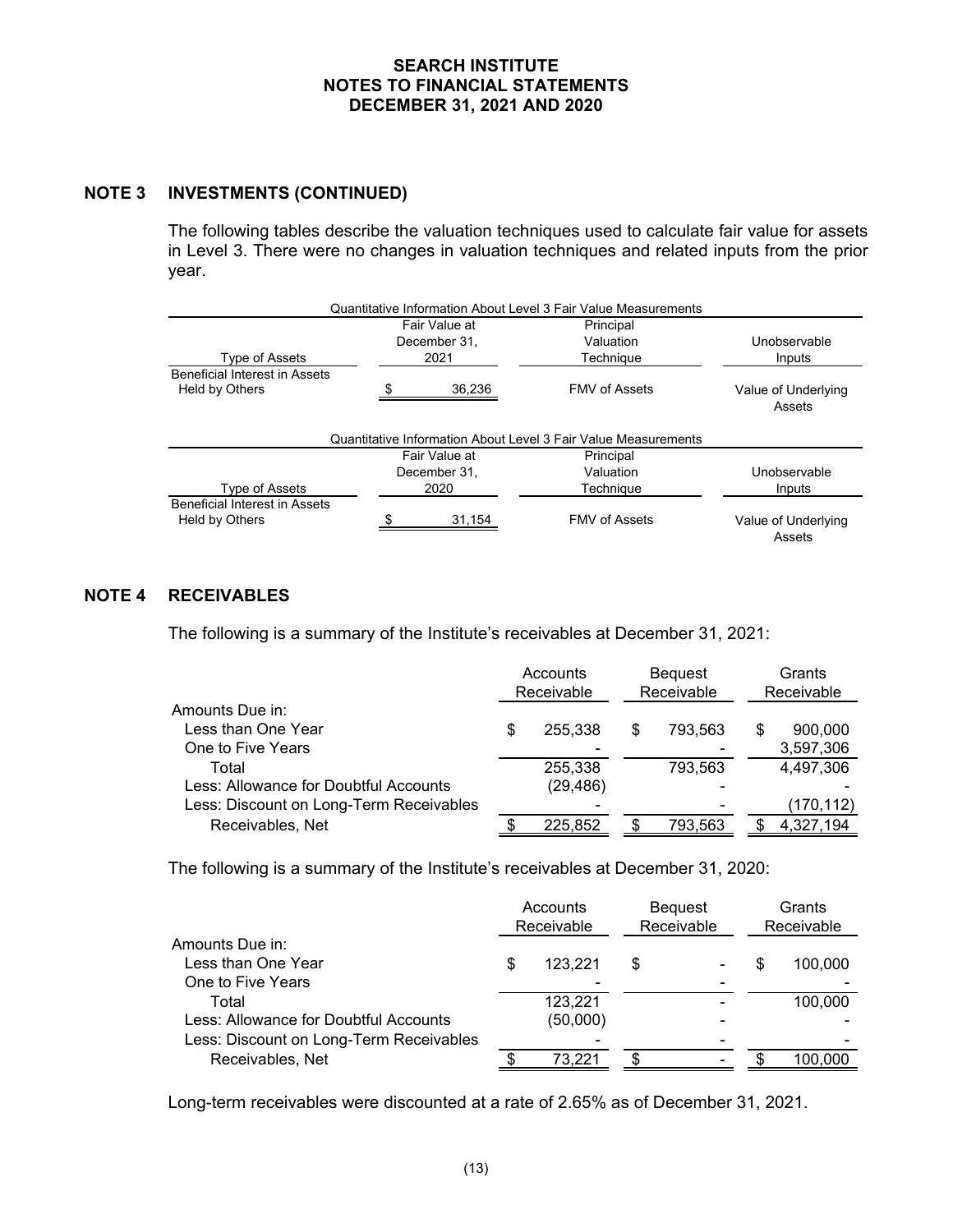### **NOTE 4 RECEIVABLES (CONTINUED)**

At December 31, 2021, three organizations comprised 100% of grants receivable and one estate comprised 100% of the bequest receivable. At December 31, 2020, three organizations comprised 72% of accounts receivable and one organization comprised 100% of grants receivable.

## **NOTE 5 NET ASSETS WITH DONOR RESTRICTIONS**

Net assets with donor restrictions were as follows at December 31:

|                                                  |    | 2021       | 2020            |
|--------------------------------------------------|----|------------|-----------------|
| <b>Purpose Restrictions:</b>                     |    |            |                 |
| Chan Zuckerberg Initiative                       | \$ | 3,575,183  | \$              |
| <b>Gates Foundation - Social Capital</b>         |    | 2,453,009  | 380,507         |
| <b>Gates Foundation - Student Voice</b>          |    | 548,610    |                 |
| Gates Foundation - Math Tutor Framework          |    | 181,053    |                 |
| <b>Gates Foundation - Resource Dissemination</b> |    | 100,574    | 488,708         |
| Altria - Family Partnerships                     |    | 74,949     | 415,487         |
| Altria - Get Connected                           |    | 61,881     | 96,059          |
| <b>WEM Foundation - Measuring What Matters</b>   |    | 56,996     | 125,232         |
| Susan Crown Exchange - Peer Relationships        |    | 50,779     |                 |
| Union Presbyterian Seminary                      |    | 17,784     |                 |
| Altria - Family Engagement Resources             |    | 9,124      | 399,984         |
| Ting Foundation - Peer Relationships             |    |            | 5,582           |
| Einhorn Family Charitable Trust                  |    |            | 93,177          |
| <b>Carlson Family Foundation</b>                 |    |            | 248,043         |
| Discount on LT Receivables                       |    | (170, 112) |                 |
| <b>Total Purpose Restrictions</b>                |    | 6,959,830  | 2,252,779       |
| Beneficial Interest in Assets Held by Others     |    | 36,236     | 31,154          |
| Purpose Restrictions to be Held in Perpetuity    |    | 793,563    |                 |
| <b>Total Net Assets With Donor Restrictions</b>  | S  | 7,789,629  | \$<br>2,283,933 |
|                                                  |    |            |                 |
| <b>Net Assets Released from Restrictions</b>     |    |            |                 |
|                                                  |    | 2021       | 2020            |
| <b>Purpose Restriction</b>                       | \$ | 2,387,533  | \$<br>1,779,946 |

## **NOTE 6 ENDOWMENT**

The Institute's endowment was established to support the national promotion of youth training programs. Its endowment includes a donor-restricted bequest receivable as of December 31, 2021. As required by accounting principles generally accepted in the United States of America, net assets associated with endowment funds, including funds designated by the board of directors to function as endowments, are classified and reported based on the existence or absence of donor-imposed restrictions.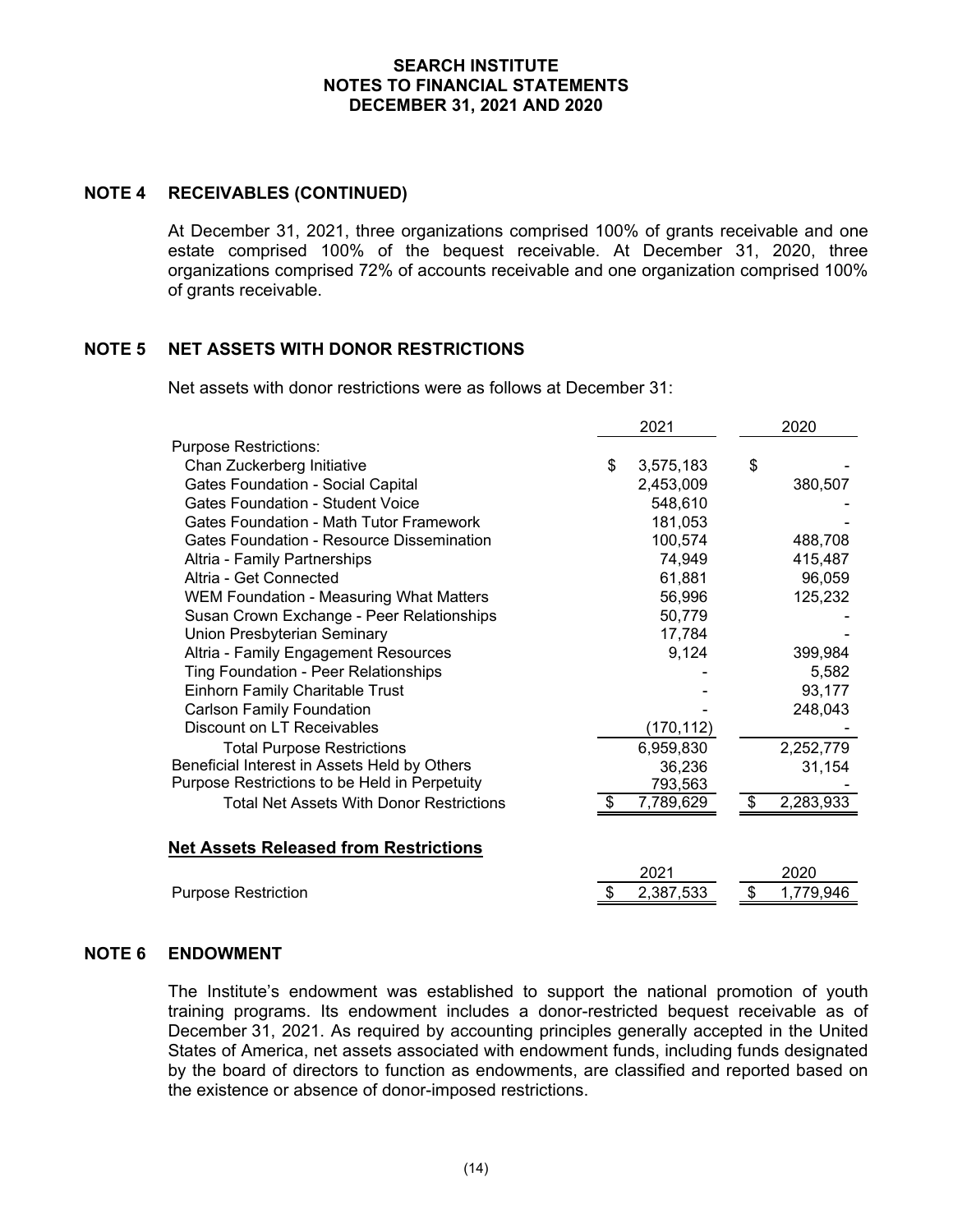#### **NOTE 6 ENDOWMENT (CONTINUED)**

#### **Investment Objectives and Spending Policy**

The Institute was awarded the bequest receivable in December 2021, and due to this receipt late in the year, has not yet adopted an investment policy nor a spending policy for the appropriation of earnings on the endowment.

#### **Interpretation of Relevant Law**

The board of directors of the Institute has interpreted the Minnesota Uniform Prudent Management of Institutional Funds Act (UPMIFA) as requiring the preservation of the fair value of the original gift as of the gift date of the donor-restricted endowment fund absent explicit donor stipulations to the contrary. As a result of this interpretation, the Institute classifies as net assets with donor restrictions the original value of the gifts to the permanent endowment and the value of subsequent gifts to the permanent endowment. The remaining portion of donor-restricted endowment funds, if any that is not classified as net assets with donor restrictions to be held in perpetuity is classified as net assets with donor restrictions for purpose until those amounts are appropriated for expenditure by the Institute.

In accordance with UPMIFA, the Institute considers the following factors in making a determination to appropriate or accumulate donor-restricted endowment funds:

- (1) The duration and preservation of the fund
- (2) The purposes of the Institute and the donor-restricted endowment fund
- (3) General economic conditions
- (4) The possible effect of inflation and deflation
- (5) The expected total return from income and the appreciation of investments
- (6) Other resources of the Institute
- (7) The investment policies of the Institute.

The following is a summary of endowment funds subject to UPMIFA for the years ended December 31:

|                                                              | Restrictions | <b>Without Donor</b> | With Donor<br>Restrictions |    | 2021<br>Total |  |  |
|--------------------------------------------------------------|--------------|----------------------|----------------------------|----|---------------|--|--|
| Endowment Investments -<br>January 1, 2021                   | \$           |                      | \$                         | \$ |               |  |  |
| Investment Income                                            |              |                      |                            |    |               |  |  |
| Contributions                                                |              |                      | 793,563                    |    | 793,563       |  |  |
| Appropriations of Endowment<br><b>Assets for Expenditure</b> |              |                      |                            |    |               |  |  |
| Endowment Investments -<br>December 31, 2021                 |              |                      | 793,563                    | ß. | 793,563       |  |  |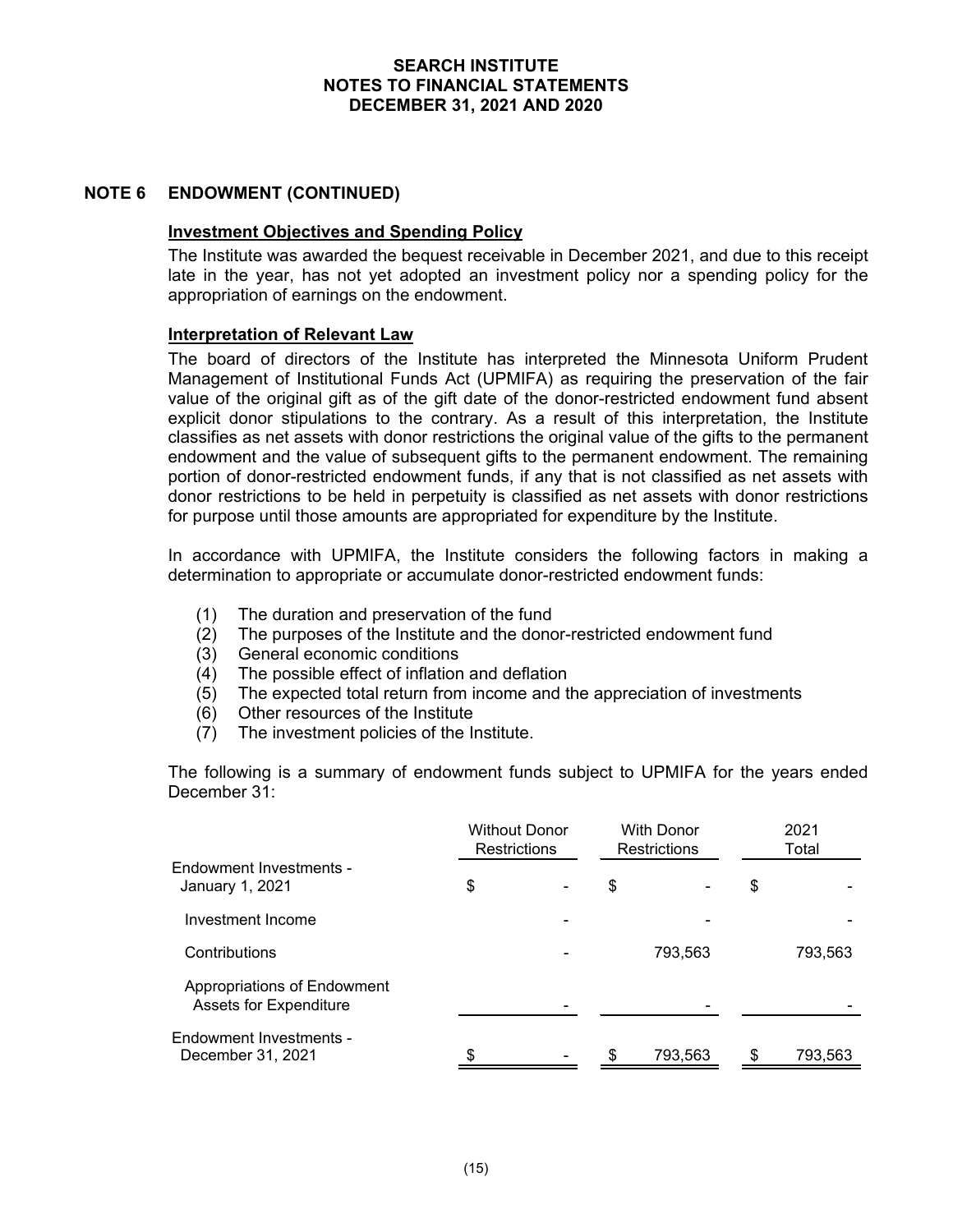### **NOTE 6 ENDOWMENT (CONTINUED)**

### **Interpretation of Relevant Law (Continued)**

|                                                              | <b>Without Donor</b><br>Restrictions |  | <b>With Donor</b><br>Restrictions |  | 2020<br>Total |  |
|--------------------------------------------------------------|--------------------------------------|--|-----------------------------------|--|---------------|--|
| Endowment Net Assets -<br>January 1, 2020                    | \$                                   |  | \$                                |  | \$            |  |
| Investment Income                                            |                                      |  |                                   |  |               |  |
| Contributions                                                |                                      |  |                                   |  |               |  |
| Appropriations of Endowment<br><b>Assets for Expenditure</b> |                                      |  |                                   |  |               |  |
| Endowment Net Assets -<br>December 31, 2020                  |                                      |  |                                   |  |               |  |

No board-designated endowments existed at December 31, 2021 and 2020.

#### **Fund Deficiencies**

From time to time, the fair value of assets associated with individual donor-restricted endowment funds may fall below the level that the donor or UPMIFA requires the Institute to retain as a fund of perpetual duration. There were no fund deficiencies as of December 31, 2021 and 2020.

#### **NOTE 7 RETIREMENT PLAN**

The Institute sponsors a 403(b) retirement plan for all eligible employees. The Institute matches contributions at 3% of employee contributions with a cap of \$1,500 per employee. Employees must be 21 years of age and work at the Institute for three months prior to receiving matching contributions. Total contributions by the Institute for the years ended December 31, 2021 and 2020 were \$33,261 and \$40,514, respectively.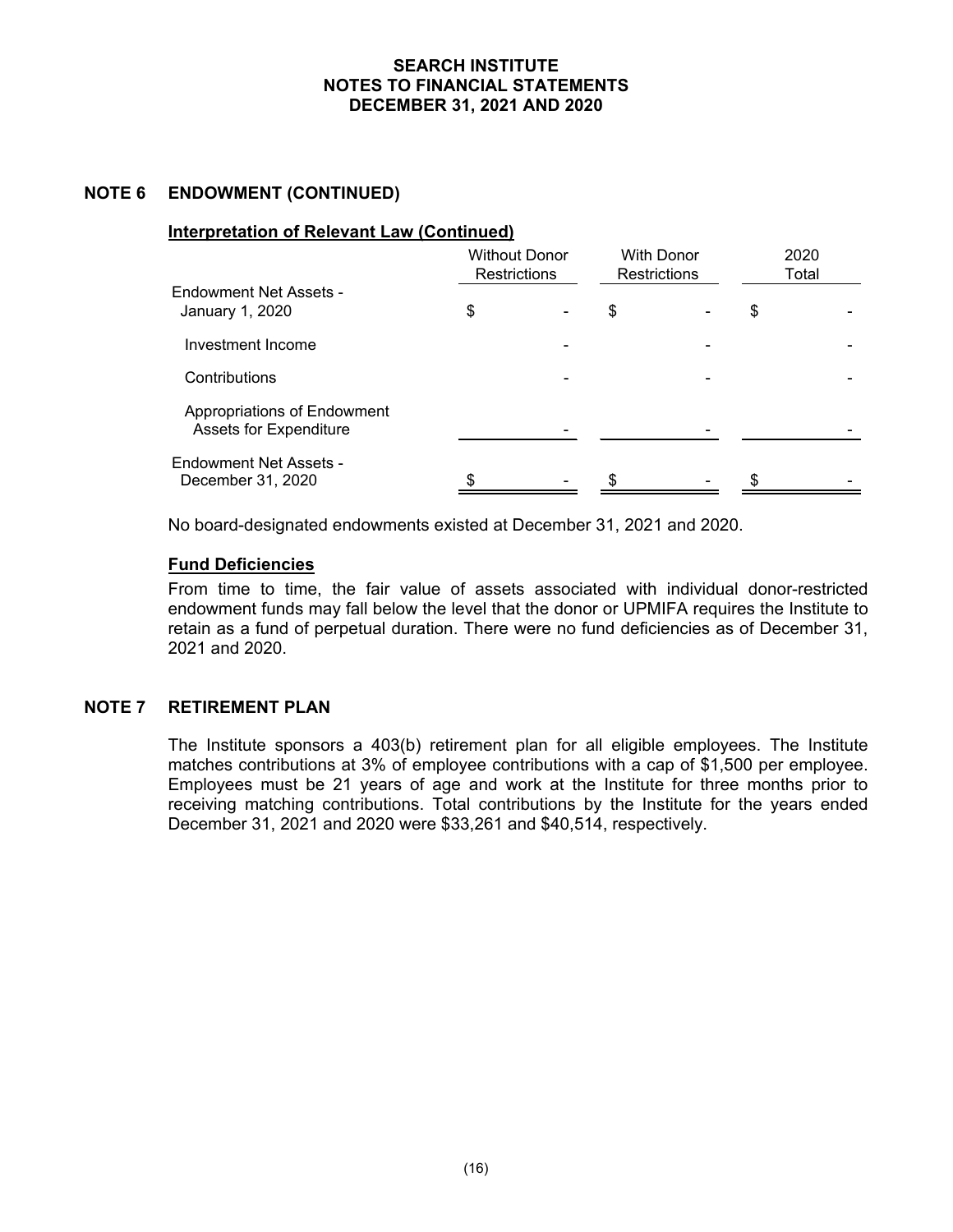#### **NOTE 8 COMMITMENTS**

Rental expense for office space and equipment was \$118,210 in 2021 and \$106,017 in 2020 based on agreements which expire on various dates through 2026. In 2017, the Institute signed a new office lease, with escalating rental payments, over an 87-month lease term. The lease for office space expires in 2025. Minimum annual payments under terms of these operating leases are as follows:

| Year Ending December 31, |    | Amount  |  |
|--------------------------|----|---------|--|
| 2022                     | \$ | 114,070 |  |
| 2023                     |    | 116,561 |  |
| 2024                     |    | 119,053 |  |
| 2025                     |    | 20,481  |  |
| 2026                     |    | 684     |  |
| Total                    | S  | 370,849 |  |

#### **NOTE 9 PAYCHECK PROTECTION PROGRAM**

On May 4, 2020, the Institute received proceeds in the amount of \$383,000 to fund payroll, rent, and utilities through the Paycheck Protection Program (PPP). The PPP loan may be forgiven by the U.S. Small Business Administration (SBA) subject to certain performance barriers, as outlined in the loan agreement and the CARES Act. Therefore, the Institute has classified this loan as a conditional contribution for accounting purposes. The Institute recognized \$383,000 in grant revenue related to this agreement during the year ended December 31, 2020, which represents the portion of the PPP loan funds for which the performance barriers had been met. On February 3, 2021, the SBA processed the Institute's PPP loan forgiveness application and notified its lender the PPP loan qualified for full forgiveness.

Under the second round of Paycheck Protection Program funding, the Institute applied for and was approved for an additional \$375,000 loan. The Institute has also classified this loan as a conditional contribution for accounting purposes. The Institute recognized \$375,000 in grant revenue related to this second agreement during the year ended December 31, 2021. This represents the portion of the PPP loan funds for which the performance barriers were met. On November 16, 2021, the SBA processed the Institute's second PPP loan forgiveness application and notified its lender the PPP loan qualified for full forgiveness.

The SBA may review funding eligibility and usage of funds for compliance with program requirements based on dollar thresholds and other factors. The amount of liability, if any, from potential noncompliance cannot be determined with certainty; however, management is of the opinion that any review will not have a material adverse impact on the Institute's financial position.